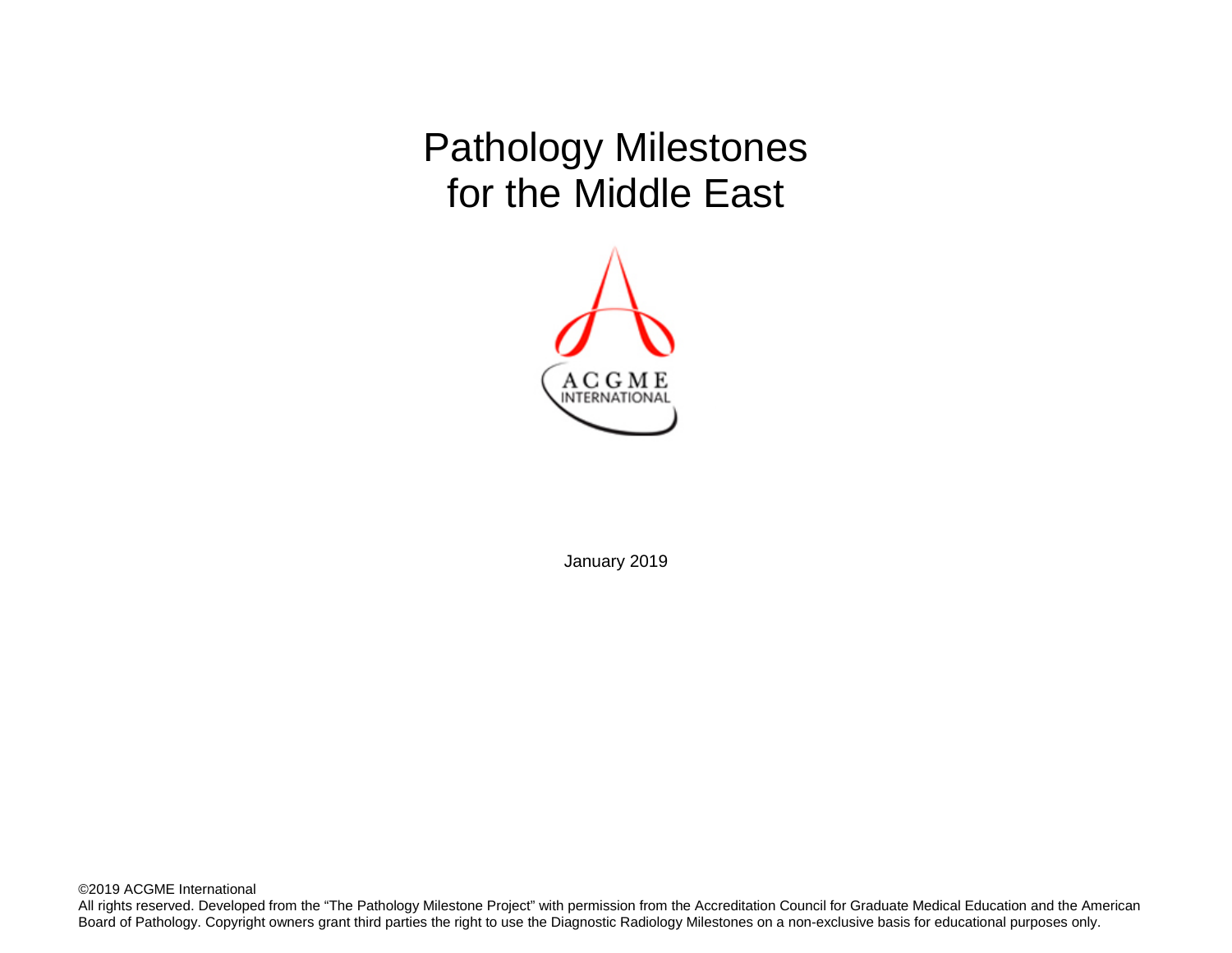The Milestones are designed only for use in evaluation of residents in the context of their participation in ACGME-I-accredited residency programs. The Milestones provide a framework for the assessment of the development of the resident in key dimensions of the elements of physician competency in a specialty. They neither represent the entirety of the dimensions of the six domains of physician competency, nor are they designed to be relevant in any other context.

All rights reserved. Developed from the "The Pathology Milestone Project" with permission from the Accreditation Council for Graduate Medical Education and the American Board of Pathology. Copyright owners grant third parties the right to use the Pathology Milestones on a non-exclusive basis for educational purposes only.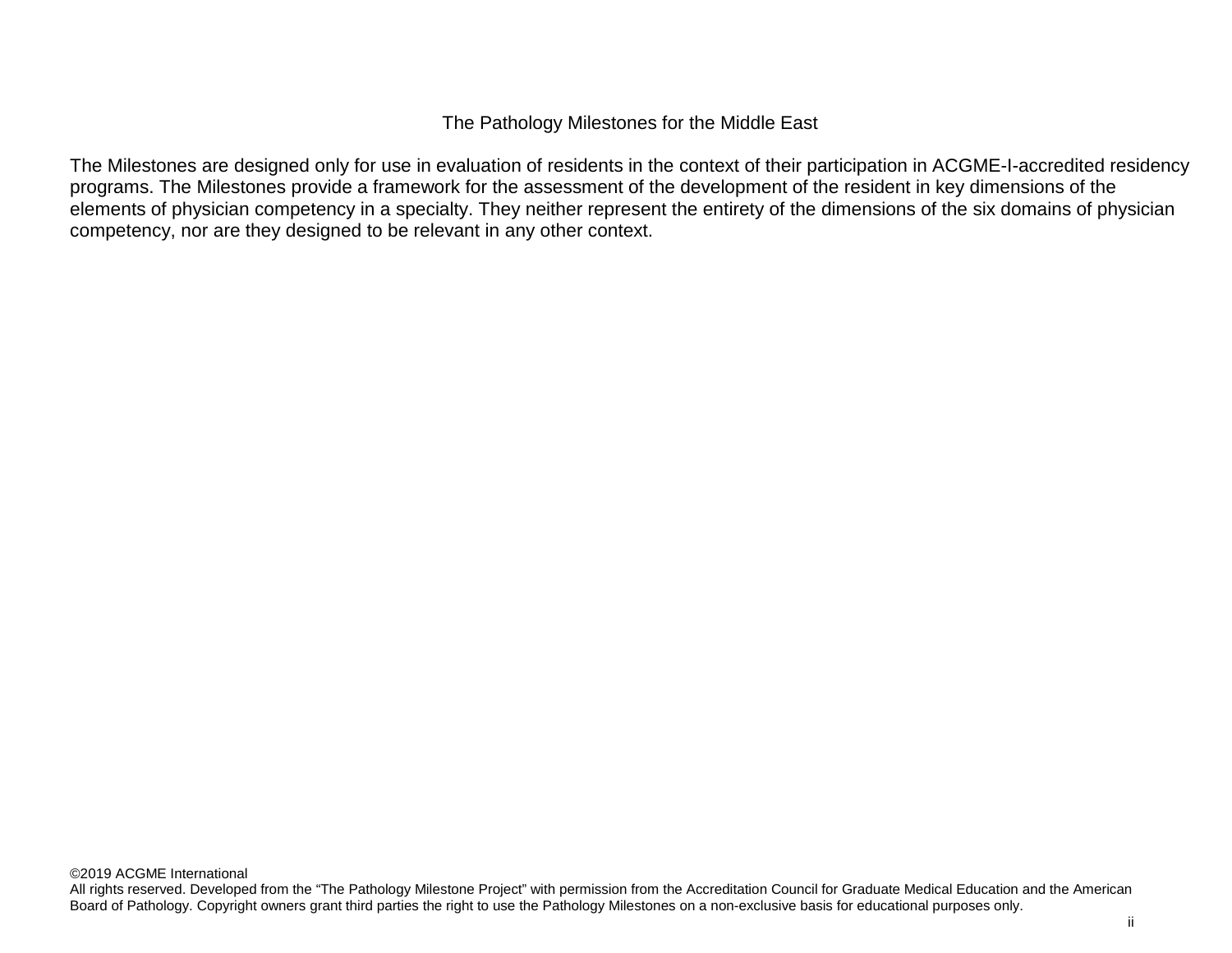# **Milestones Reporting**

This document presents milestones designed for programs to use in semi-annual review of resident performance and reporting to the ACGME-I. Milestones are knowledge, skills, attitudes, and other attributes for each of the ACGME-I Competencies organized in a developmental framework from less to more advanced. They are descriptors and targets for resident performance as a learner moves from entry into their program through graduation.

For each period, review and reporting will involve selecting milestone levels that best describe each resident's current performance and attributes. Milestones are arranged in numbered levels. Tracking from "Level 1" to "Level 5" is synonymous with moving from novice to expert in the specialty. These levels do not correspond with time in the educational program. Dependent upon previous education and experience, residents may enter a program at varying points in the Milestones.

Selection of a level implies that the resident substantially demonstrates the milestones in that level, as well as those in lower levels (see the diagram on page v).

Level 1: The resident demonstrates milestones expected of one who has had some education in pathology such as pathologic basis of disease.

**Level 2:** The resident is advancing and demonstrating additional milestones.

**Level 3:** The resident continues to advance and demonstrate additional milestones; the resident consistently demonstrates the majority of milestones targeted for residency.

Level 4: The resident has advanced so that he or she now substantially demonstrates the milestones targeted for residency. This level is designed as the graduation target.

Level 5: The resident has advanced beyond performance targets set for residency and is demonstrating "aspirational" goals, which might describe the performance of someone who has been in practice for several years. It is expected that only a few exceptional residents will reach this level.

©2019 ACGME International

All rights reserved. Developed from the "The Pathology Milestone Project" with permission from the Accreditation Council for Graduate Medical Education and the American Board of Pathology. Copyright owners grant third parties the right to use the Pathology Milestones on a non-exclusive basis for educational purposes only.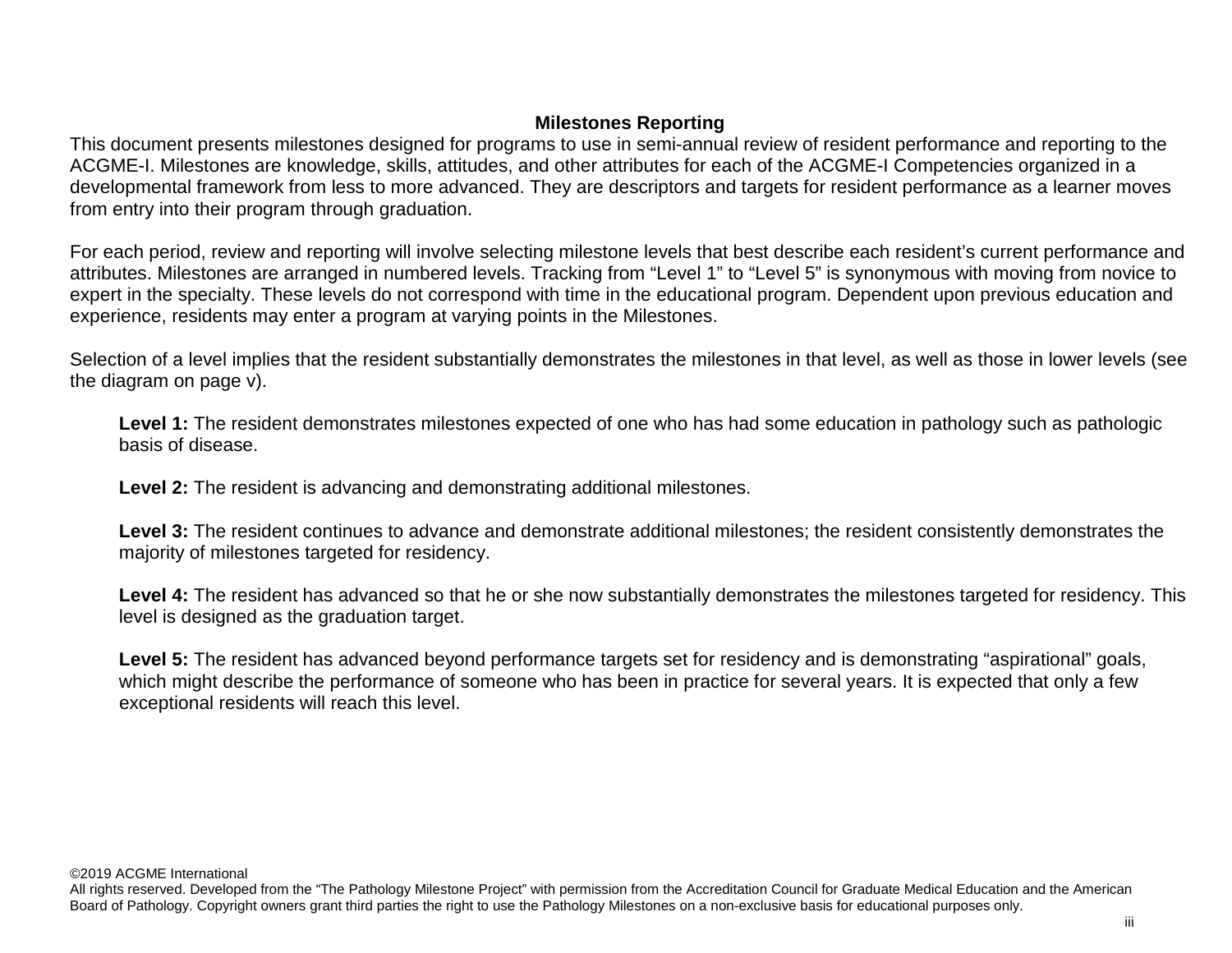## **Additional Notes**

The "Level 4" Milestones are designed as the graduation *target* and *do not* represent a graduation *requirement*. Making decisions about readiness for graduation is the purview of the program director. Study of Milestones performance data will be required before the ACGME-I and its partners will be able to determine whether milestones in the first four levels appropriately represent the developmental framework, and whether Milestone data overall are of sufficient quality to be used for high-stakes decisions.

*Answers to Frequently Asked Questions about Milestones are posted on the ACGME-I website.*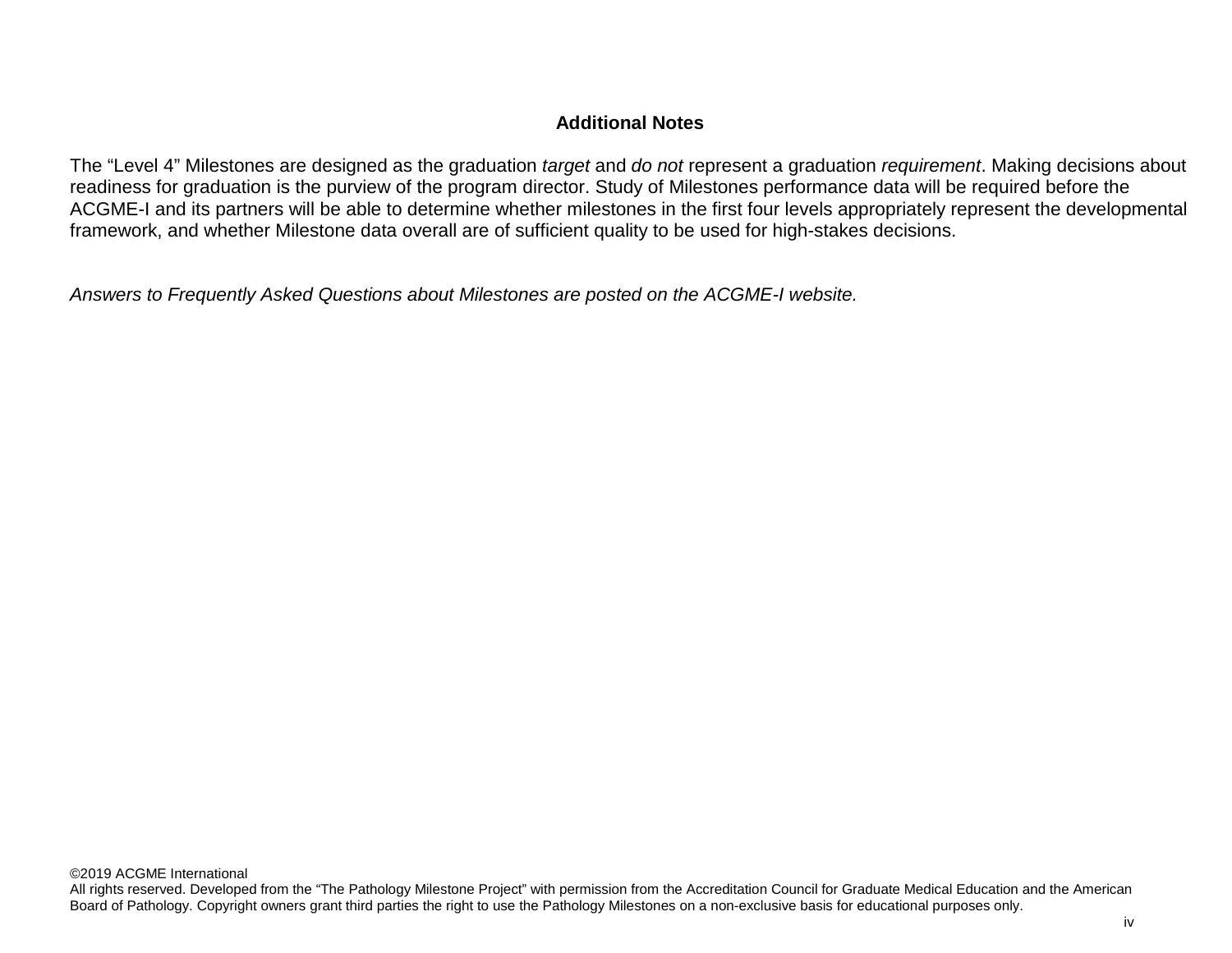The diagram below presents an example set of milestones for one sub-competency in the same format as the ACGME-I Report Worksheet. For each reporting period, a learner's performance on the milestones for each sub-competency will be indicated by selecting the level of milestones that best describes that learner's performance in relation to those milestones.

| Systems-Based Practice 1: Patient Safety and Quality Improvement                                                                                                    |                                                                                                                                                                                                                                                 |                                                                                                                                                                                                      |                                                                                                                                                                                                                    |                                                                                                                                                                                                         |
|---------------------------------------------------------------------------------------------------------------------------------------------------------------------|-------------------------------------------------------------------------------------------------------------------------------------------------------------------------------------------------------------------------------------------------|------------------------------------------------------------------------------------------------------------------------------------------------------------------------------------------------------|--------------------------------------------------------------------------------------------------------------------------------------------------------------------------------------------------------------------|---------------------------------------------------------------------------------------------------------------------------------------------------------------------------------------------------------|
| Level 1                                                                                                                                                             | Level <sub>2</sub>                                                                                                                                                                                                                              | Level 3                                                                                                                                                                                              | Level 4                                                                                                                                                                                                            | Level <sub>5</sub>                                                                                                                                                                                      |
| Demonstrates<br>knowledge of common<br>patient safety events                                                                                                        | Identifies system<br>factors that lead to<br>patient safety events                                                                                                                                                                              | Participates in analysis<br>of patient safety events<br>(simulated or actual)                                                                                                                        | Conducts analysis of<br>patient safety events<br>and offers error<br>prevention strategies<br>(simulated or actual)                                                                                                | Actively engages teams<br>and processes to<br>modify systems to<br>prevent patient safety<br>events                                                                                                     |
| Demonstrates<br>knowledge of how to<br>report patient safety<br>events<br>Demonstrates<br>knowledge of basic<br>quality improvement<br>methodologies and<br>metrics | Reports patient safety<br>events through<br>institutional reporting<br>systems (actual or<br>simulated)<br>Describes local quality<br>improvement initiatives<br>(e.g., community<br>vaccination rate,<br>infection rate, smoking<br>cessation) | Participates in<br>disclosure of patient<br>safety events to<br>patients and families<br>(simulated or actual)<br>Participates in local<br>quality improvement<br>initiatives                        | Discloses patient safety<br>events to patients and<br>families (simulated or<br>actual)<br>Demonstrates the skills<br>required to identify,<br>develop, implement, and<br>analyze a quality<br>improvement project | Role models or mentors<br>others in the disclosure<br>of patient safety events<br>Creates, implements,<br>and assesses quality<br>improvement initiatives<br>at the institutional or<br>community level |
|                                                                                                                                                                     |                                                                                                                                                                                                                                                 |                                                                                                                                                                                                      |                                                                                                                                                                                                                    |                                                                                                                                                                                                         |
| Comments:                                                                                                                                                           |                                                                                                                                                                                                                                                 |                                                                                                                                                                                                      |                                                                                                                                                                                                                    | Not yet achieved Level 1                                                                                                                                                                                |
| Selecting a response box in the middle<br>of a level implies that milestones in<br>that level and in lower levels have been<br>substantially demonstrated.          |                                                                                                                                                                                                                                                 | Selecting a response box on the line in<br>between levels indicates that milestones in<br>lower levels have been substantially<br>demonstrated as well as some milestones in<br>the higher level(s). |                                                                                                                                                                                                                    |                                                                                                                                                                                                         |

©2019 ACGME International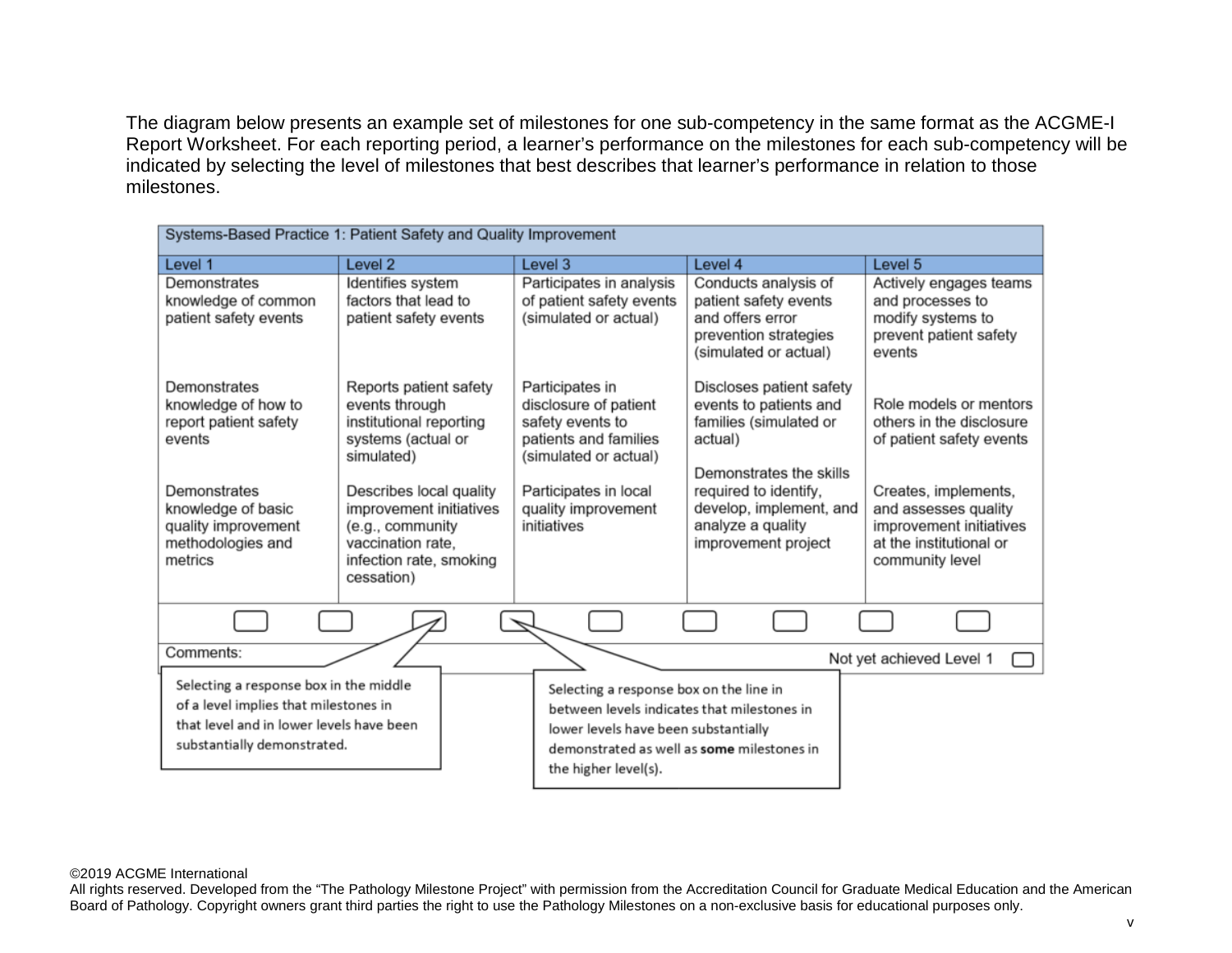| Patient Care 1: Reporting (Anatomic Pathology/Clinical Pathology [AP/CP])                                                                                                  |                                                                                                  |                                                                                                                                                                                              |                                                                                                                        |                                                                                                                      |
|----------------------------------------------------------------------------------------------------------------------------------------------------------------------------|--------------------------------------------------------------------------------------------------|----------------------------------------------------------------------------------------------------------------------------------------------------------------------------------------------|------------------------------------------------------------------------------------------------------------------------|----------------------------------------------------------------------------------------------------------------------|
| Level 1                                                                                                                                                                    | Level <sub>2</sub>                                                                               | Level <sub>3</sub>                                                                                                                                                                           | Level 4                                                                                                                | Level 5                                                                                                              |
| Identifies the key<br>elements of a report<br>including proper<br>patient/specimen and<br>slide identification and<br>demonstrates<br>understanding of timely<br>reporting | Generates a timely report<br>for a simple case, with<br>assistance                               | Generates a timely report<br>that includes synoptic<br>templates and/or ancillary<br>testing for a complex<br>case, with assistance;<br>independently generates<br>reports for a simple case | Independently generates<br>timely integrated reports<br>for complex cases                                              | Independently generates<br>a nuanced report that<br>expresses the ambiguity<br>and uncertainty for a<br>complex case |
|                                                                                                                                                                            |                                                                                                  | Generates an<br>amended/addended<br>report that includes<br>updated information, with<br>assistance                                                                                          | Generates an<br>amended/addended<br>report and documents<br>communication with the<br>clinical team, as<br>appropriate |                                                                                                                      |
| Identifies the importance<br>of a complete pathology<br>report for optimal patient<br>care                                                                                 | Identifies implications of<br>the diagnosis in the<br>report and makes simple<br>recommendations | Generates a report that<br>includes the language of<br>uncertainty, as<br>appropriate, with<br>assistance                                                                                    | Independently generates<br>a report that includes the<br>language of uncertainty<br>and complex<br>recommendations     |                                                                                                                      |
|                                                                                                                                                                            |                                                                                                  |                                                                                                                                                                                              |                                                                                                                        |                                                                                                                      |
| Comments:<br>Not Yet Achieved Level 1                                                                                                                                      |                                                                                                  |                                                                                                                                                                                              |                                                                                                                        |                                                                                                                      |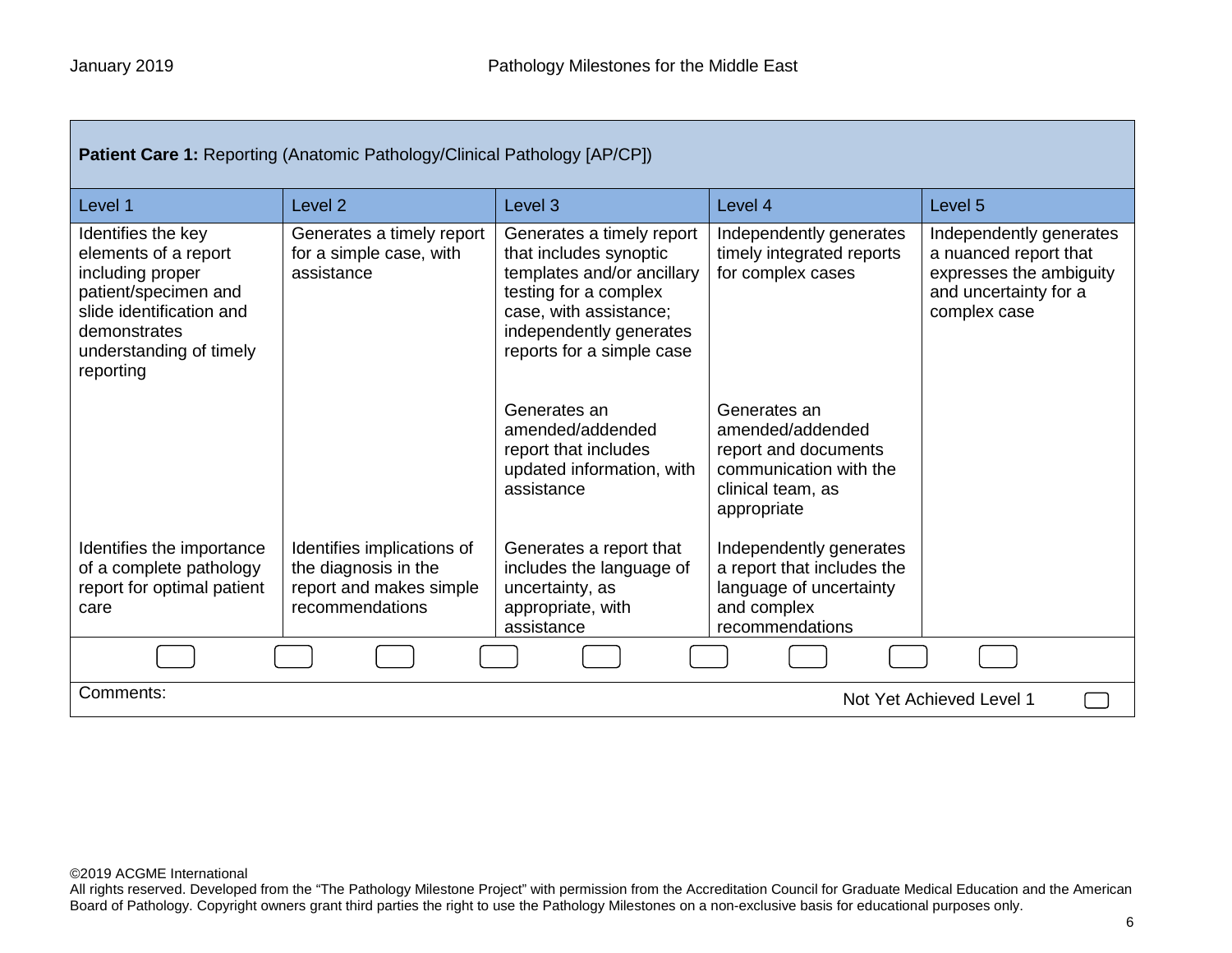| <b>Patient Care 2: Grossing (AP)</b>                                                                                                                 |                                                                                                                                              |                                                                                                                                           |                                                                      |                                                                                                            |
|------------------------------------------------------------------------------------------------------------------------------------------------------|----------------------------------------------------------------------------------------------------------------------------------------------|-------------------------------------------------------------------------------------------------------------------------------------------|----------------------------------------------------------------------|------------------------------------------------------------------------------------------------------------|
| Level 1                                                                                                                                              | Level <sub>2</sub>                                                                                                                           | Level <sub>3</sub>                                                                                                                        | Level 4                                                              | Level 5                                                                                                    |
| Identifies the importance<br>of grossing and uses<br>appropriate resources<br>including updated<br>protocols and guidelines<br>for specimen handling | Triages, samples, and<br>documents simple cases,<br>including specimen<br>photography as indicated,<br>with assistance                       | Triages, samples, and<br>documents complex<br>cases, with assistance;<br>independently triages,<br>samples, and documents<br>simple cases | Independently triages,<br>samples, and documents<br>complex cases    | Applies innovative<br>approaches of grossing<br>to demonstrate optimal<br>pathology in unique<br>specimens |
| Maintains specimen<br>integrity to avoid sample<br>misidentification                                                                                 | Identifies specimen<br>integrity issues (e.g.,<br>fixation, floaters, clinical-<br>pathologic correlation<br>with operating room<br>reports) | Resolves specimen<br>integrity issues, with<br>assistance                                                                                 | Independently resolves<br>specimen integrity issues,<br>as needed    | Serves as an expert for<br>gross examination                                                               |
| Identifies the need for<br>time management                                                                                                           | Needs assistance to<br>handle workload                                                                                                       | Handles workload with<br>minimal to no assistance                                                                                         | Efficiently finishes own<br>workload and assists<br>others as needed |                                                                                                            |
|                                                                                                                                                      |                                                                                                                                              |                                                                                                                                           |                                                                      |                                                                                                            |
| Comments:<br>Not Yet Achieved Level 1                                                                                                                |                                                                                                                                              |                                                                                                                                           |                                                                      |                                                                                                            |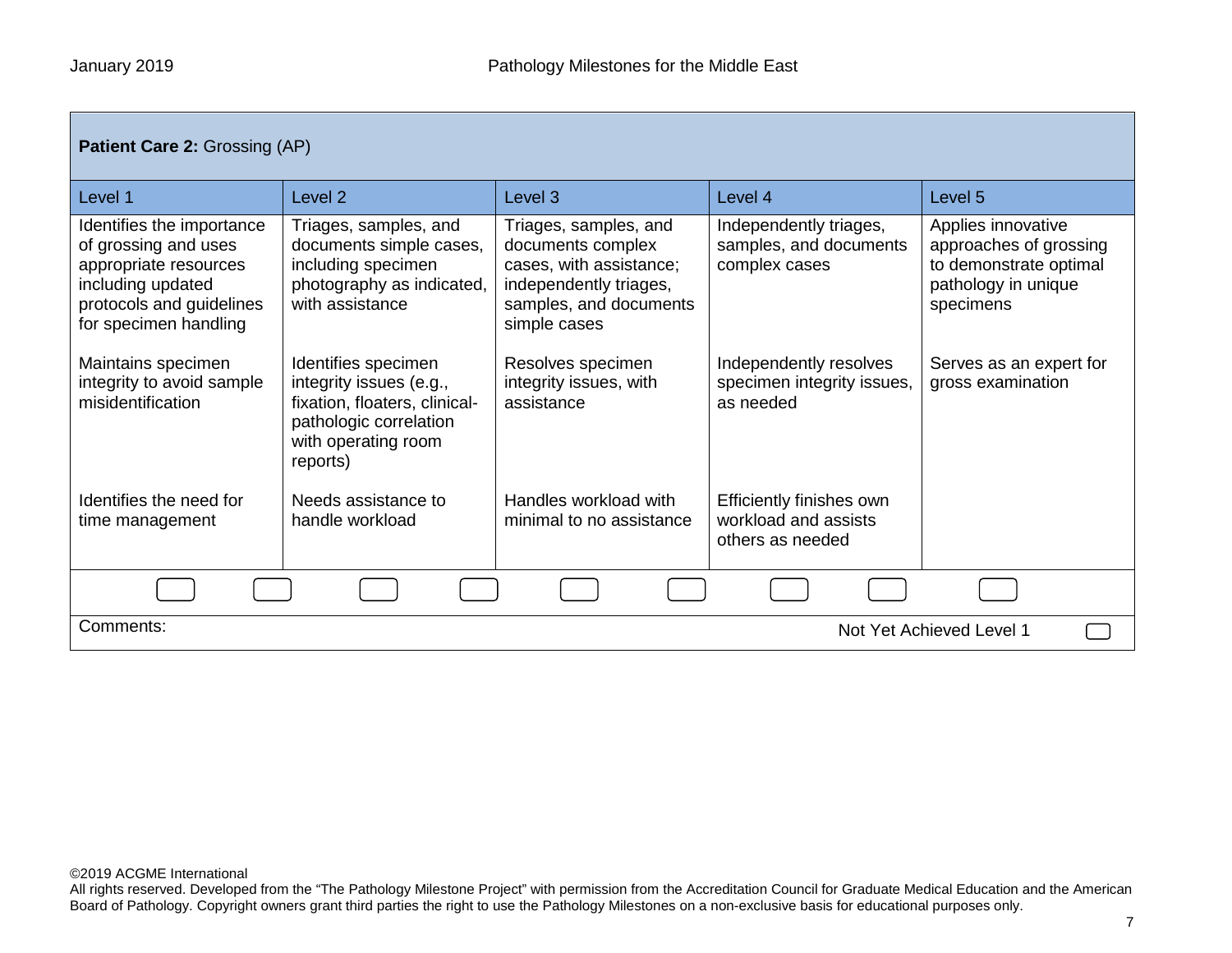| <b>Patient Care 3:</b> Clinical Consultation, including On-Call Interactions (AP/CP)                  |                                                                                                                                                                                                                                              |                                                                                                                                                                                                                                                                   |                                                   |                                                                           |
|-------------------------------------------------------------------------------------------------------|----------------------------------------------------------------------------------------------------------------------------------------------------------------------------------------------------------------------------------------------|-------------------------------------------------------------------------------------------------------------------------------------------------------------------------------------------------------------------------------------------------------------------|---------------------------------------------------|---------------------------------------------------------------------------|
| Level 1                                                                                               | Level 2                                                                                                                                                                                                                                      | Level 3                                                                                                                                                                                                                                                           | Level 4                                           | Level 5                                                                   |
| Describes the utility of a<br>consultation and lists<br>available resources<br>useful in consultation | For simple consultations,<br>delineates the clinical<br>question, obtains<br>appropriate additional<br>clinical information,<br>accesses available<br>resources, recommends<br>next steps, and<br>documents appropriately<br>with assistance | For complex<br>consultations, delineates<br>the clinical question,<br>obtains appropriate<br>additional clinical<br>information, applies<br>relevant resources, and<br>recommends next steps<br>with assistance; manages<br>simple consultations<br>independently | Manages complex<br>consultations<br>independently | Recognized as an expert<br>in providing<br>comprehensive<br>consultations |
|                                                                                                       |                                                                                                                                                                                                                                              |                                                                                                                                                                                                                                                                   |                                                   |                                                                           |
| Comments:                                                                                             |                                                                                                                                                                                                                                              |                                                                                                                                                                                                                                                                   |                                                   | Not Yet Achieved Level 1                                                  |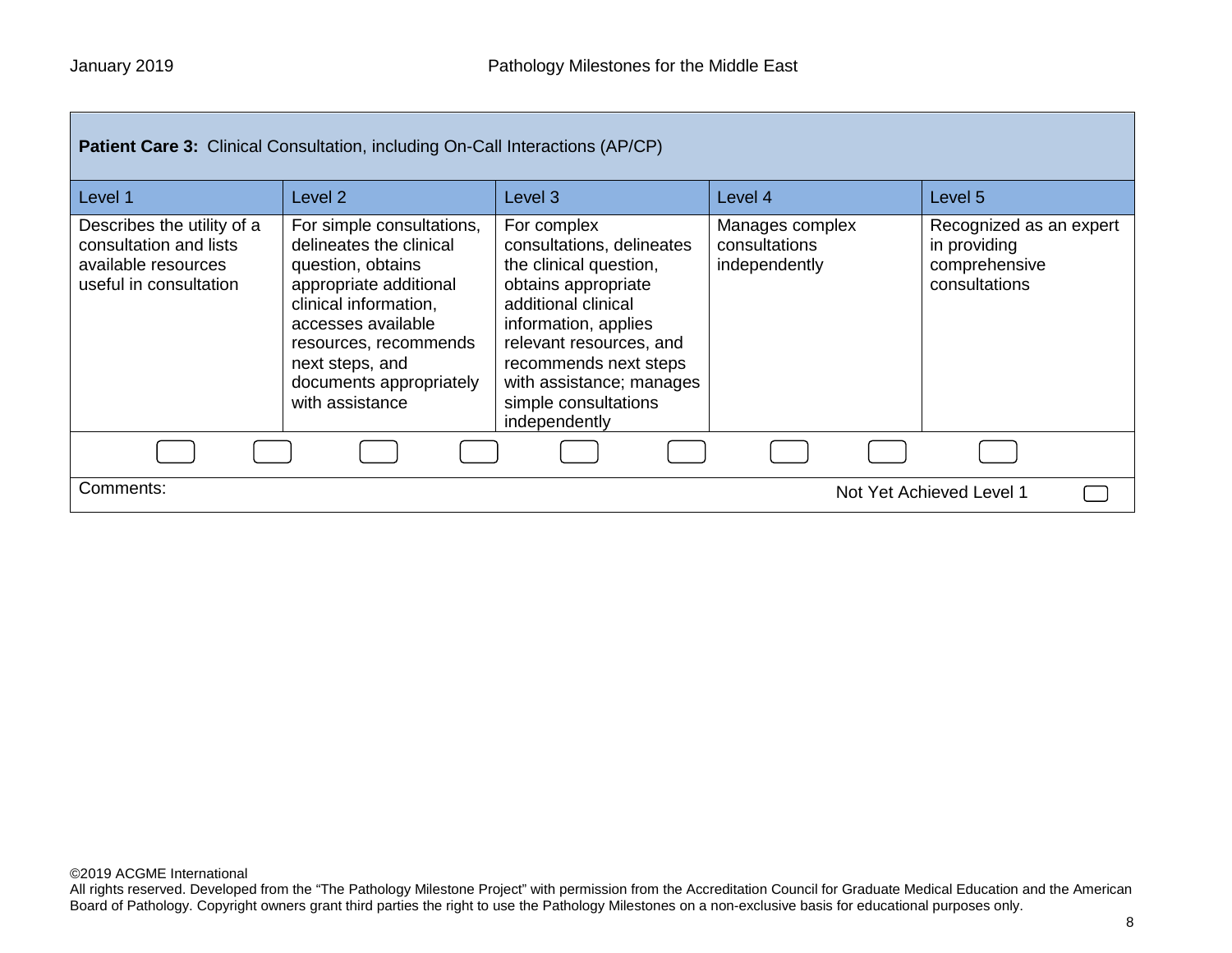| <b>Patient Care 4: Interpretation and Diagnosis (AP/CP)</b>              |                                                                                                                       |                                                                                                                        |                                                                                                                       |                                                                                                          |
|--------------------------------------------------------------------------|-----------------------------------------------------------------------------------------------------------------------|------------------------------------------------------------------------------------------------------------------------|-----------------------------------------------------------------------------------------------------------------------|----------------------------------------------------------------------------------------------------------|
| Level 1                                                                  | Level 2                                                                                                               | Level 3                                                                                                                | Level 4                                                                                                               | Level 5                                                                                                  |
| Discusses importance of<br>diagnoses and test<br>results in patient care | Identifies pertinent test<br>results and correlates to<br>clinical findings to<br>develop a differential<br>diagnosis | Consistently integrates<br>test results with clinical<br>findings to refine<br>differential and propose a<br>diagnosis | Makes accurate<br>diagnoses and<br>interpretations of test<br>results                                                 | Is an expert diagnostician                                                                               |
| Identifies normal states<br>and reference ranges                         | Distinguishes normal<br>from abnormal findings                                                                        | Identifies confounding<br>factors, artifacts, and pre-<br>analytic issues                                              | Gives consideration to<br>confounding factors in<br>formulating an<br>interpretation(s) and<br>diagnoses              |                                                                                                          |
| Describes indications for<br>common tests                                | Proposes appropriate<br>initial tests (e.g., special<br>stains)                                                       | Proposes and interprets<br>ancillary tests in clinical<br>context                                                      | Recommends further<br>work-up using diagnostic<br>algorithms and<br>recommends therapeutic<br>options, as appropriate | Proposes optimal<br>diagnostic and<br>therapeutic strategies<br>based on patterns within<br>a population |
|                                                                          |                                                                                                                       |                                                                                                                        |                                                                                                                       |                                                                                                          |
| Comments:<br>Not Yet Achieved Level 1                                    |                                                                                                                       |                                                                                                                        |                                                                                                                       |                                                                                                          |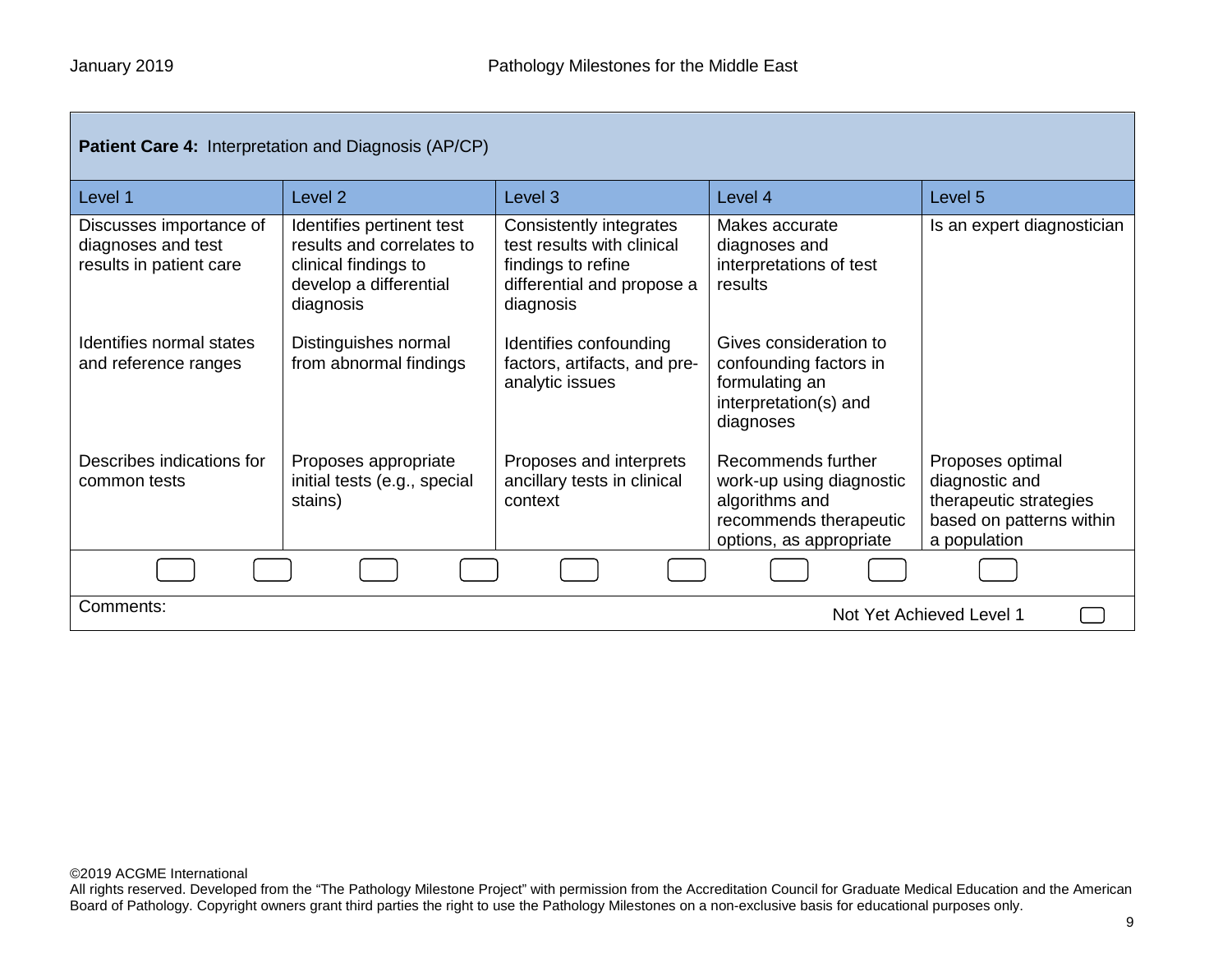| <b>Patient Care 5: Intra-Operative Consultation (IOC), including Frozen Section (FS) (AP)</b> |                                                                                                                           |                                                                                                                                                                 |                                                                                                                                                |                          |
|-----------------------------------------------------------------------------------------------|---------------------------------------------------------------------------------------------------------------------------|-----------------------------------------------------------------------------------------------------------------------------------------------------------------|------------------------------------------------------------------------------------------------------------------------------------------------|--------------------------|
| Level 1                                                                                       | Level <sub>2</sub>                                                                                                        | Level <sub>3</sub>                                                                                                                                              | Level 4                                                                                                                                        | Level 5                  |
| Describes appropriate<br>channels for<br>communication regarding<br><b>IOC</b>                | Assesses requests for<br>simple IOC and plans<br>workflow, with assistance                                                | For complex cases,<br>addresses requests for<br>IOC, with assistance;<br>independently assesses<br>and manages requests<br>for simple IOC and plans<br>workflow | For complex cases,<br>independently manages<br>and addresses requests<br>for IOC                                                               | Expertly manages all IOC |
| Discusses specimen-<br>dependent variability in<br>approach to IOC                            | Procures tissue for<br>diagnosis and prepares<br>quality slides on simple<br>specimens, with<br>assistance                | Procures tissue for<br>diagnosis and prepares<br>quality slides for complex<br>specimens, with<br>assistance and<br>independently for simple<br>specimens       | Supervises junior<br>residents and advises<br>technical staff members<br>in the performance of<br><b>IOC</b>                                   |                          |
| <b>Demonstrates</b><br>understanding of utility<br>and timeliness of IOC                      | Identifies broad<br>diagnostic categories<br>(i.e., benign versus<br>malignant, normal versus<br>abnormal) in routine IOC | Interprets and<br>communicates routine<br><b>IOC/FS and correlates</b><br>with final diagnosis, with<br>assistance                                              | Independently interprets<br>and communicates<br>IOC/FS and correlates<br>with final diagnosis in<br>routine cases and in<br>some complex cases |                          |
|                                                                                               |                                                                                                                           |                                                                                                                                                                 |                                                                                                                                                |                          |
| Comments:<br>Not Yet Achieved Level 1                                                         |                                                                                                                           |                                                                                                                                                                 |                                                                                                                                                |                          |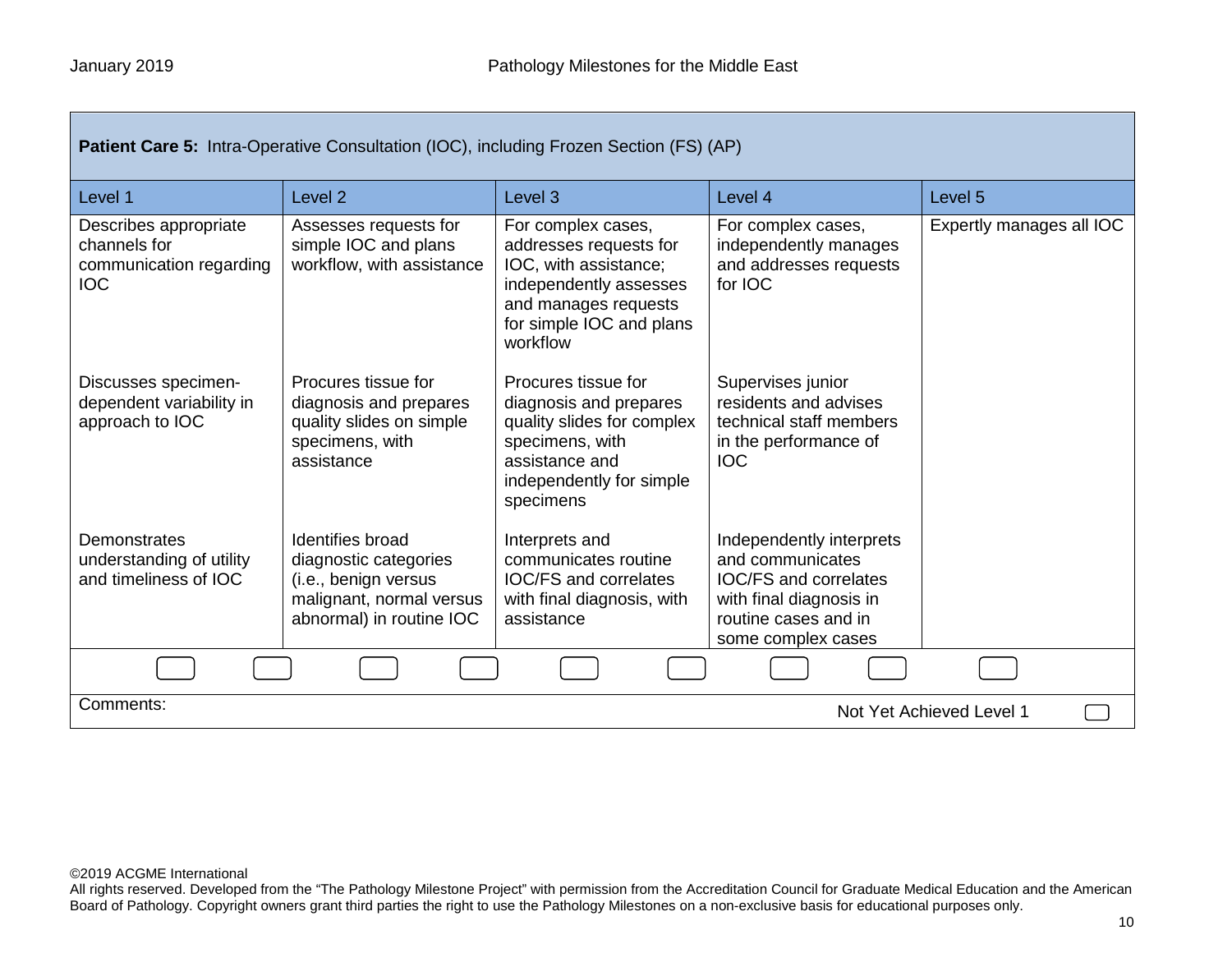|                                                                                           | <b>Medical Knowledge 1: Diagnostic Knowledge (AP/CP)</b>                                      |                                                                                                           |                                                                                                                                   |                                                                                                                            |
|-------------------------------------------------------------------------------------------|-----------------------------------------------------------------------------------------------|-----------------------------------------------------------------------------------------------------------|-----------------------------------------------------------------------------------------------------------------------------------|----------------------------------------------------------------------------------------------------------------------------|
| Level 1                                                                                   | Level 2                                                                                       | Level <sub>3</sub>                                                                                        | Level 4                                                                                                                           | Level 5                                                                                                                    |
| Demonstrates basic<br>medical knowledge of<br>anatomy, cellular, and<br>molecular systems | Applies anatomic,<br>cellular, and molecular<br>knowledge to identify<br>pathologic processes | Applies advanced<br>knowledge of anatomic,<br>cellular, and molecular<br>pathology to common<br>diagnoses | Integrates advanced<br>knowledge of anatomic,<br>cellular, and molecular<br>pathology to common<br>and uncommon<br>diagnoses      | Recognized as an expert<br>in the integration of<br>anatomic, cellular, and<br>molecular pathology<br>knowledge to disease |
| Demonstrates knowledge<br>of normal histology and<br>cell biology                         | Identifies anatomic and<br>cellular pathologic<br>changes                                     | Applies knowledge of<br>classification systems<br>and guidelines for<br>diagnosis                         | Applies knowledge of<br>classification systems<br>and guidelines for<br>diagnosis including<br>relevant prognostic<br>information |                                                                                                                            |
|                                                                                           |                                                                                               |                                                                                                           |                                                                                                                                   |                                                                                                                            |
| Comments:                                                                                 |                                                                                               |                                                                                                           |                                                                                                                                   | Not Yet Achieved Level 1                                                                                                   |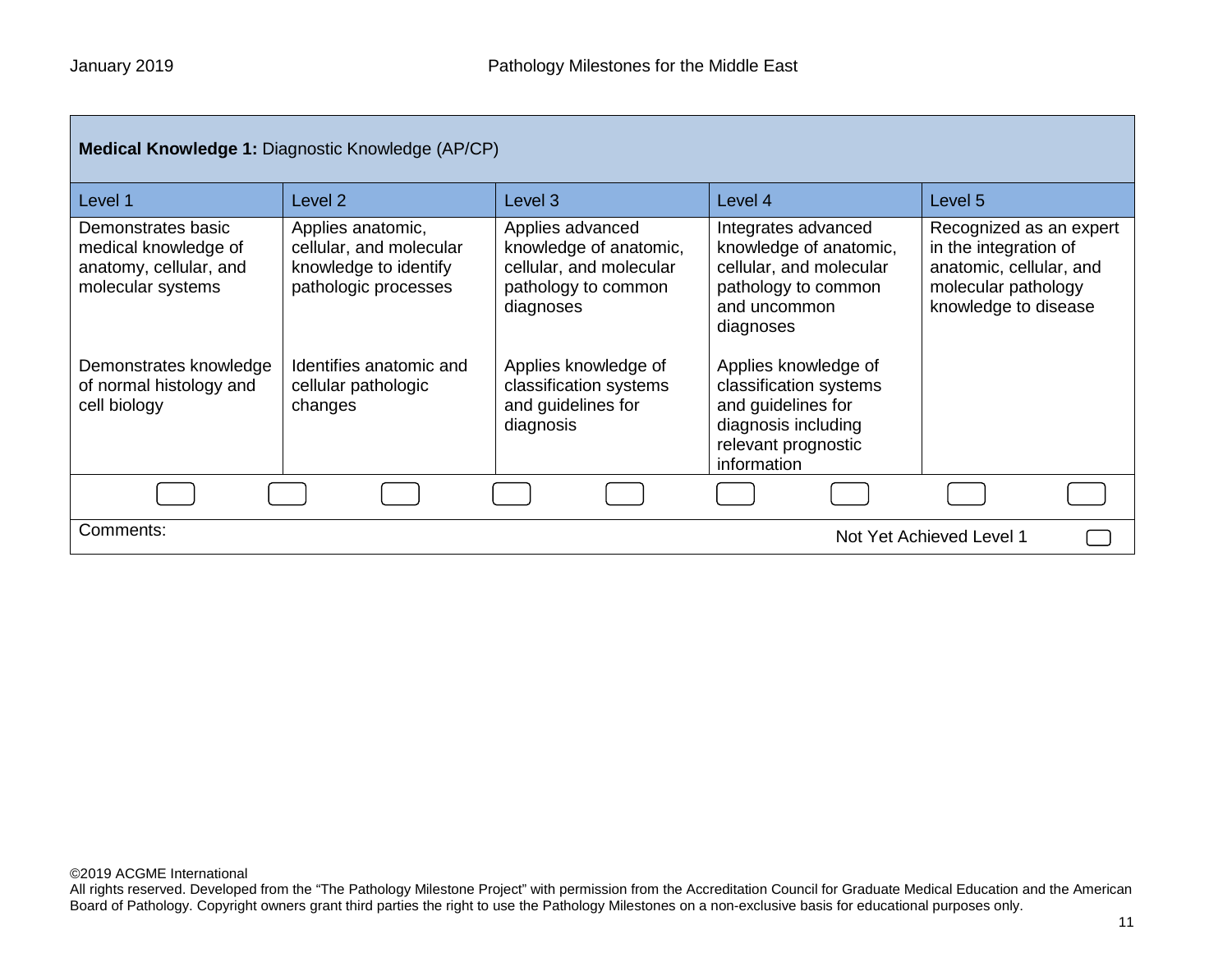| <b>Medical Knowledge 2: Clinical Reasoning (AP/CP)</b>              |                                                                                        |                                                                                                                                       |                                                                                                                                                  |                                                                                  |
|---------------------------------------------------------------------|----------------------------------------------------------------------------------------|---------------------------------------------------------------------------------------------------------------------------------------|--------------------------------------------------------------------------------------------------------------------------------------------------|----------------------------------------------------------------------------------|
| Level 1                                                             | Level <sub>2</sub>                                                                     | Level <sub>3</sub>                                                                                                                    | Level 4                                                                                                                                          | Level 5                                                                          |
| Demonstrates a basic<br>framework for clinical<br>reasoning         | Demonstrates clinical<br>reasoning to determine<br>information relevant to<br>the case | Synthesizes information<br>to inform clinical<br>reasoning, with<br>assistance                                                        | Independently<br>synthesizes information<br>to inform clinical<br>reasoning in complex<br>cases                                                  | Demonstrates intuitive<br>approach to clinical<br>reasoning for complex<br>cases |
| Identifies appropriate<br>resources to inform<br>clinical reasoning | Selects relevant<br>resources based on<br>scenario to inform<br>decisions              | Seeks and integrates<br>evidence-based<br>information to inform<br>diagnostic decision<br>making in complex cases,<br>with assistance | Independently seeks out,<br>analyzes, and applies<br>relevant original research<br>to diagnostic decision<br>making in complex<br>clinical cases |                                                                                  |
|                                                                     |                                                                                        |                                                                                                                                       |                                                                                                                                                  |                                                                                  |
| Comments:                                                           |                                                                                        |                                                                                                                                       |                                                                                                                                                  | Not Yet Achieved Level 1                                                         |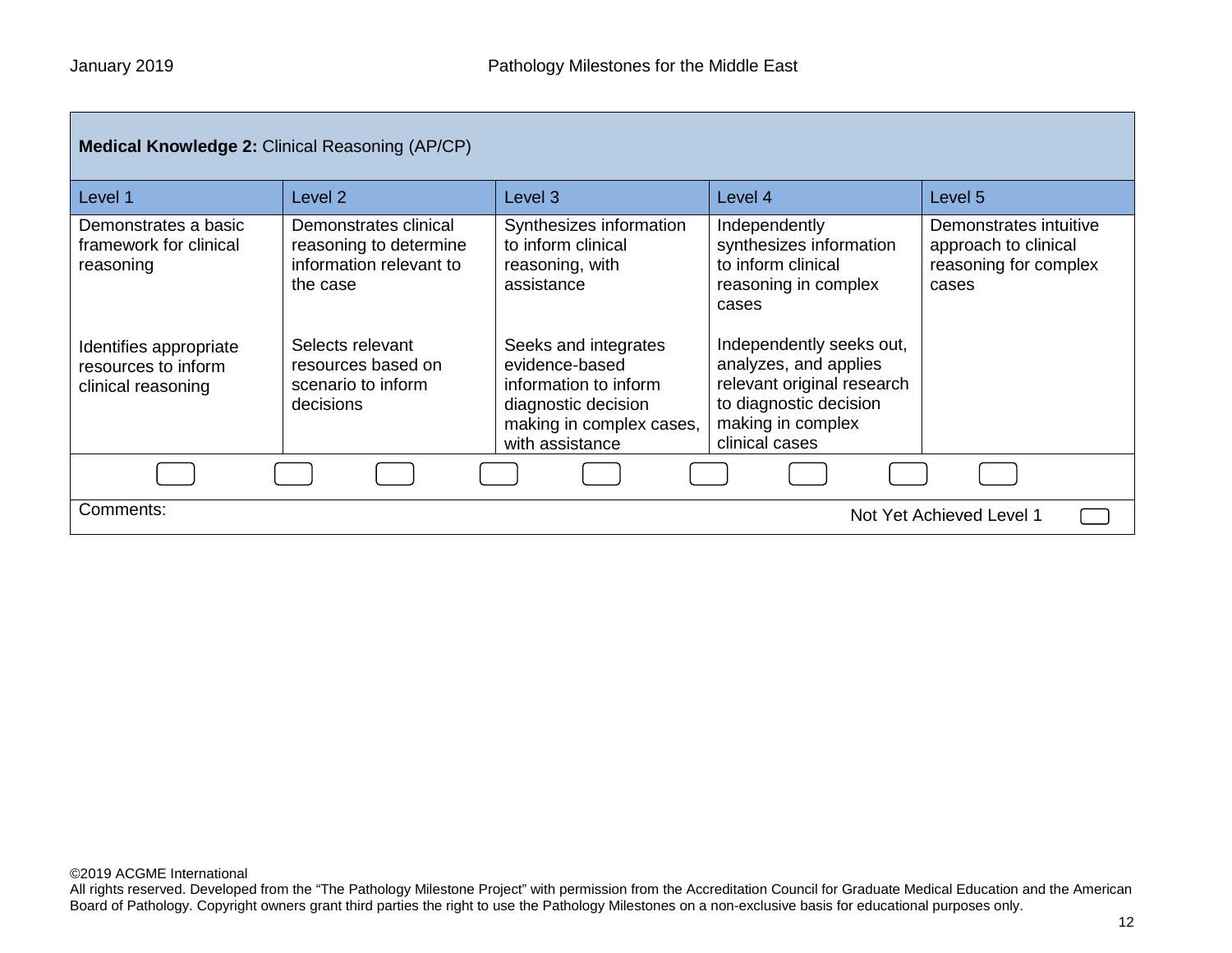| <b>Systems-Based Practice 1: Patient Safety and Quality Improvement (AP/CP)</b>           |                                                                                                                                   |                                                                                                             |                                                                                                                         |                                                                                                                       |
|-------------------------------------------------------------------------------------------|-----------------------------------------------------------------------------------------------------------------------------------|-------------------------------------------------------------------------------------------------------------|-------------------------------------------------------------------------------------------------------------------------|-----------------------------------------------------------------------------------------------------------------------|
| Level 1                                                                                   | Level 2                                                                                                                           | Level <sub>3</sub>                                                                                          | Level 4                                                                                                                 | Level 5                                                                                                               |
| Demonstrates knowledge<br>of common patient safety<br>events                              | Identifies system factors<br>that lead to patient safety<br>events                                                                | Participates in analysis of<br>patient safety events<br>(simulated or actual)                               | Conducts analysis of<br>patient safety events and<br>offers error prevention<br>strategies (simulated or<br>actual)     | Actively engages teams<br>and processes to modify<br>systems to prevent<br>patient safety events                      |
| Demonstrates knowledge<br>of how to report patient<br>safety events                       | Reports patient safety<br>events through<br>institutional reporting<br>systems (simulated or<br>actual)                           | Participates in disclosure<br>of patient safety events to<br>patients and families<br>(simulated or actual) | Discloses patient safety<br>events to patients and<br>families (simulated or<br>actual)                                 | Role models or mentors<br>others in the disclosure of<br>patient safety events                                        |
| Demonstrates knowledge<br>of basic quality<br>improvement<br>methodologies and<br>metrics | Describes local quality<br>improvement initiatives<br>(e.g., community<br>vaccination rate, infection<br>rate, smoking cessation) | Participates in local<br>quality improvement<br>initiatives                                                 | Demonstrates the skills<br>required to identify,<br>develop, implement, and<br>analyze a quality<br>improvement project | Creates, implements, and<br>assesses quality<br>improvement initiatives at<br>the institutional or<br>community level |
|                                                                                           |                                                                                                                                   |                                                                                                             |                                                                                                                         |                                                                                                                       |
| Comments:<br>Not Yet Achieved Level 1                                                     |                                                                                                                                   |                                                                                                             |                                                                                                                         |                                                                                                                       |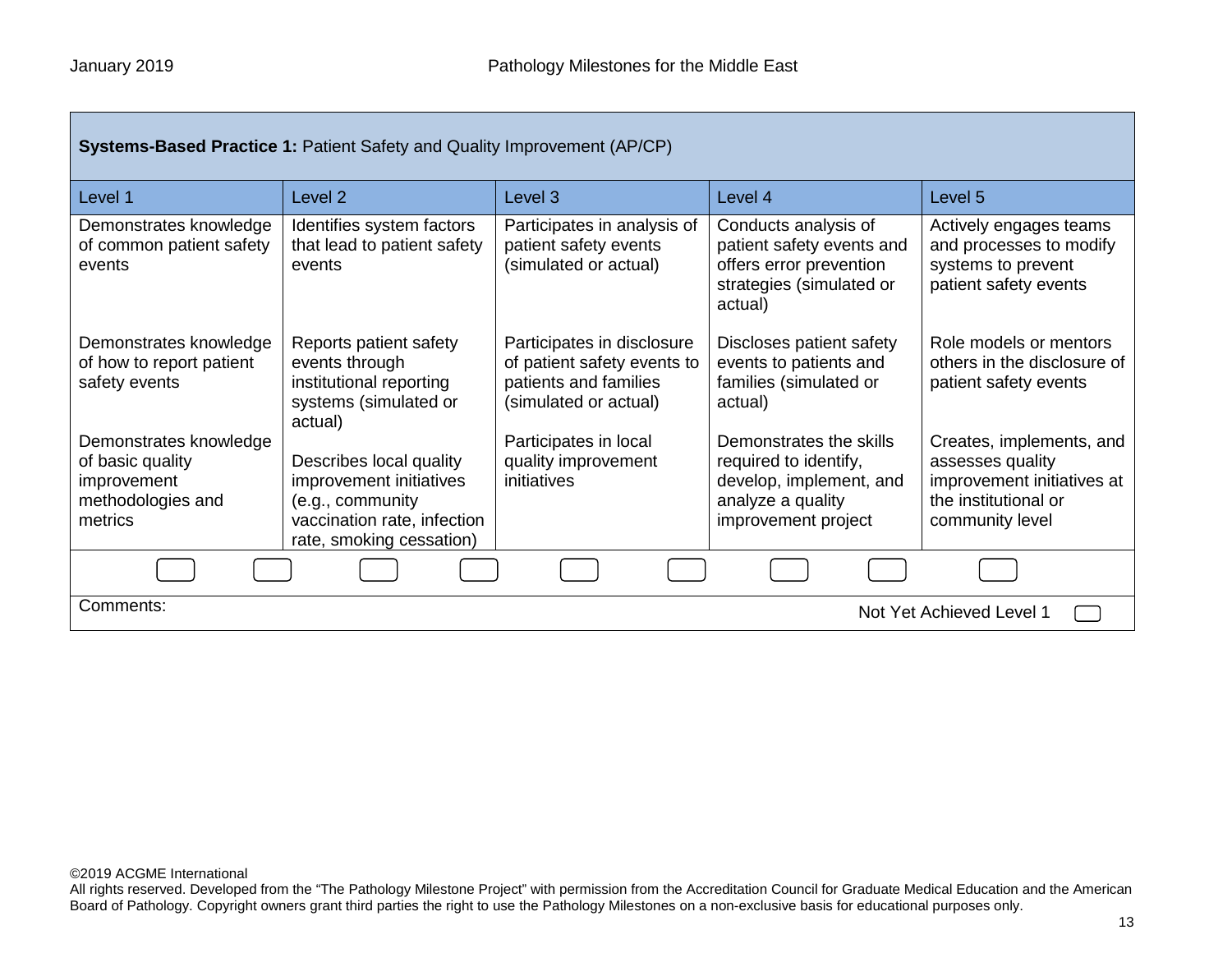| <b>Systems-Based Practice 2: System Navigation for Patient-Centered Care (AP/CP)</b>      |                                                                                                                                    |                                                                                                                                         |                                                                                                                                                                                   |                                                                                                                                    |  |
|-------------------------------------------------------------------------------------------|------------------------------------------------------------------------------------------------------------------------------------|-----------------------------------------------------------------------------------------------------------------------------------------|-----------------------------------------------------------------------------------------------------------------------------------------------------------------------------------|------------------------------------------------------------------------------------------------------------------------------------|--|
| Level 1                                                                                   | Level <sub>2</sub>                                                                                                                 | Level <sub>3</sub>                                                                                                                      | Level 4                                                                                                                                                                           | Level 5                                                                                                                            |  |
| Demonstrates knowledge<br>of care coordination                                            | Coordinates care of<br>patients in routine clinical<br>situations effectively<br>using the roles of the<br>interprofessional teams | Coordinates care of<br>patients in complex<br>clinical situations<br>effectively using the roles<br>of their interprofessional<br>teams | Role models effective<br>coordination of patient-<br>centered care among<br>different disciplines and<br>specialties                                                              | Analyzes the process of<br>care coordination and<br>leads in the design and<br>implementation of<br>improvements                   |  |
| Identifies key elements<br>for safe and effective<br>transitions of care and<br>hand-offs | Performs safe and<br>effective transitions of<br>care/hand-offs in routine<br>clinical situations                                  | Performs safe and<br>effective transitions of<br>care/hand-offs in complex<br>clinical situations                                       | Role models and<br>advocates for safe and<br>effective transitions of<br>care/hand-offs within and<br>across health care<br>delivery systems,<br>including outpatient<br>settings | Improves quality of<br>transitions of care within<br>and across health care<br>delivery systems to<br>optimize patient<br>outcomes |  |
| Demonstrates knowledge<br>of population and<br>community health needs<br>and disparities  | Identifies specific<br>population and<br>community health needs<br>and inequities for their<br>local population                    | Uses local resources<br>effectively to meet the<br>needs of a patient<br>population and<br>community                                    | Participates in changing<br>and adapting practice to<br>provide for the needs of<br>specific populations                                                                          | Leads innovations and<br>advocates for populations<br>and communities with<br>health care inequities                               |  |
|                                                                                           |                                                                                                                                    |                                                                                                                                         |                                                                                                                                                                                   |                                                                                                                                    |  |
| Comments:<br>Not Yet Achieved Level 1                                                     |                                                                                                                                    |                                                                                                                                         |                                                                                                                                                                                   |                                                                                                                                    |  |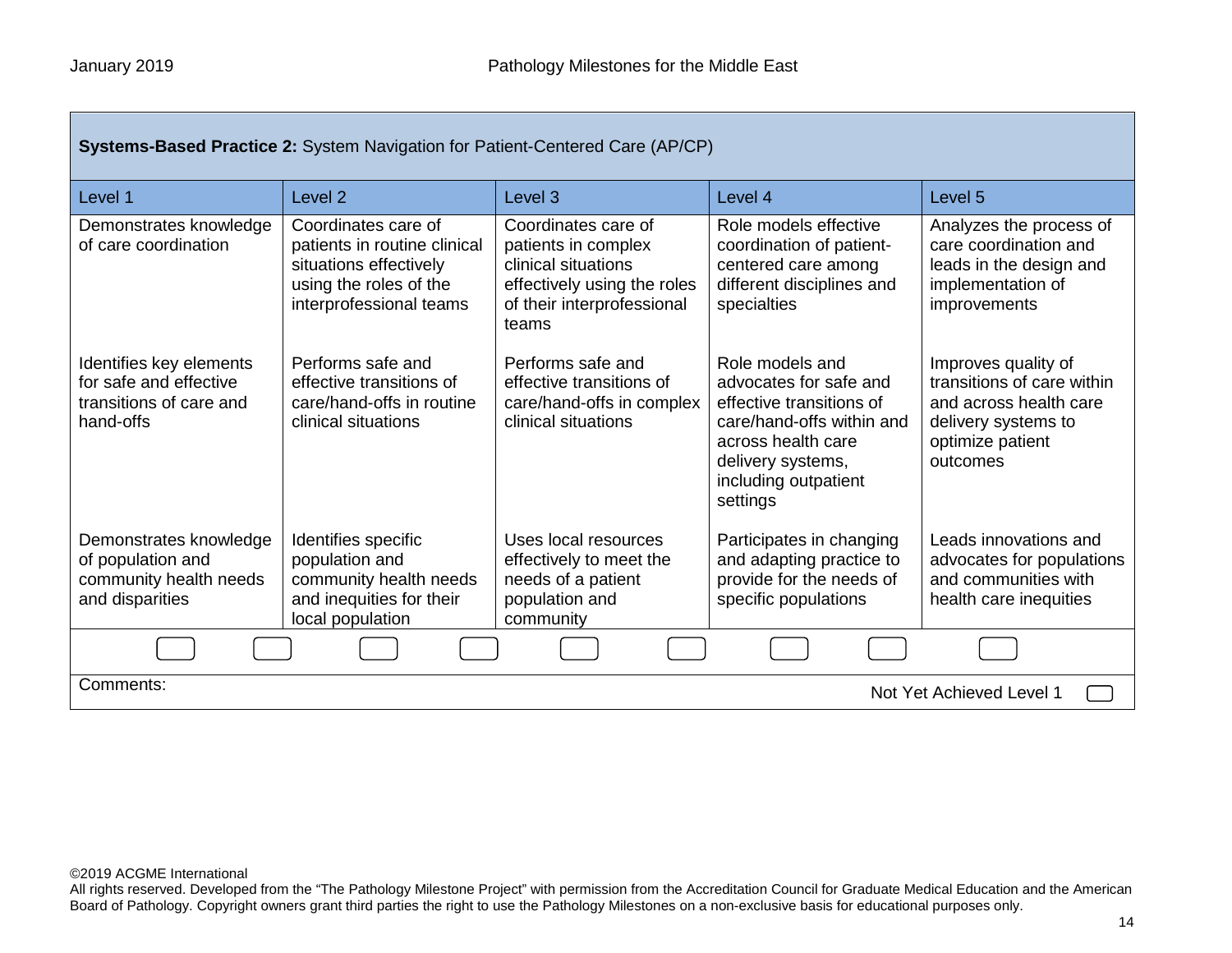| <b>Systems-Based Practice 3: Physician Role in Health Care Systems (AP/CP)</b>                                                                 |                                                                                                                                     |                                                                                                                                             |                                                                                                                                                                      |                                                                                                                        |
|------------------------------------------------------------------------------------------------------------------------------------------------|-------------------------------------------------------------------------------------------------------------------------------------|---------------------------------------------------------------------------------------------------------------------------------------------|----------------------------------------------------------------------------------------------------------------------------------------------------------------------|------------------------------------------------------------------------------------------------------------------------|
| Level 1                                                                                                                                        | Level <sub>2</sub>                                                                                                                  | Level <sub>3</sub>                                                                                                                          | Level 4                                                                                                                                                              | Level 5                                                                                                                |
| Identifies components of<br>the complex health care<br>system                                                                                  | Describes the physician's<br>role and how the<br>interrelated components<br>of complex health care<br>system impact patient<br>care | Analyzes how personal<br>practice affects the<br>system (e.g., length of<br>stay, readmission rates,<br>clinical efficiency)                | Manages the interrelated<br>components of the<br>complex health care<br>systems for efficient and<br>effective patient care                                          | Advocates for or leads<br>change to enhance<br>systems for high-value,<br>efficient, and effective<br>patient care     |
| Describes basic health<br>payment systems,<br>including government,<br>private, public, and<br>uninsured care and<br>different practice models | Delivers care informed by<br>patient specific payment<br>model                                                                      | Uses shared decision<br>making in patient care,<br>taking into consideration<br>payment models<br>Identifies resources and                  | Advocates for patient<br>care understanding the<br>limitations of each<br>patient's payment model<br>(e.g., community<br>resources, patient<br>assistance resources) | Participates in advocacy<br>activities for health policy<br>to better align payment<br>systems with high-value<br>care |
|                                                                                                                                                |                                                                                                                                     | effectively plans for<br>transition to practice<br>(e.g., information<br>technology, legal, billing<br>and coding, financial,<br>personnel) | Describes basic elements<br>needed to transition to<br>practice (e.g., contract<br>negotiations, malpractice<br>insurance, government<br>regulation, compliance)     |                                                                                                                        |
|                                                                                                                                                |                                                                                                                                     |                                                                                                                                             |                                                                                                                                                                      |                                                                                                                        |
| Comments:<br>Not Yet Achieved Level 1                                                                                                          |                                                                                                                                     |                                                                                                                                             |                                                                                                                                                                      |                                                                                                                        |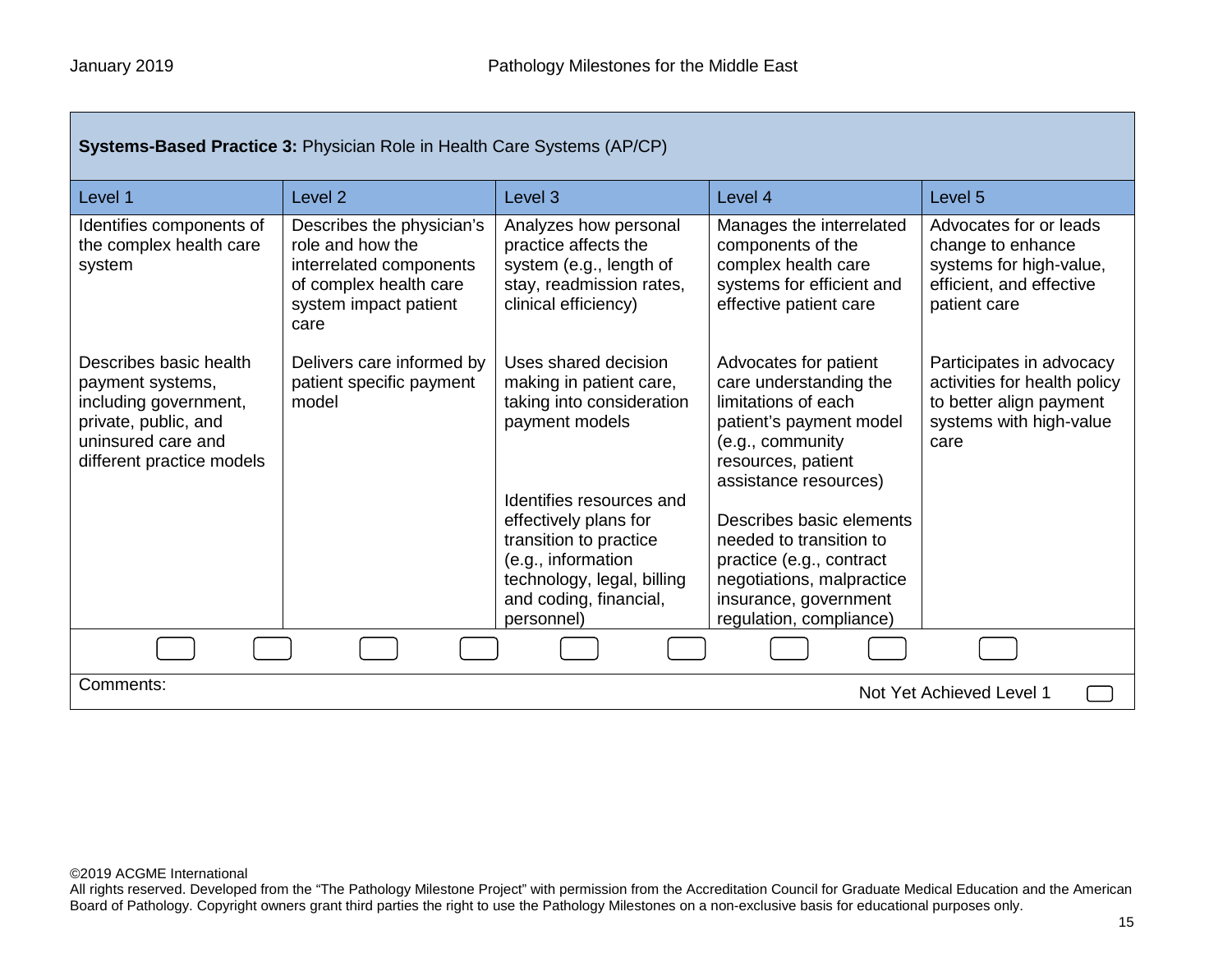| <b>Systems-Based Practice 4: Informatics (AP/CP)</b><br>Level 1                                                                                     | Level 2                                                                                                                                                                                                        | Level <sub>3</sub>                                                                                                                                                                                                                  | Level 4                                                                                                                                                      | Level 5                                                                                                                                                                                                                    |
|-----------------------------------------------------------------------------------------------------------------------------------------------------|----------------------------------------------------------------------------------------------------------------------------------------------------------------------------------------------------------------|-------------------------------------------------------------------------------------------------------------------------------------------------------------------------------------------------------------------------------------|--------------------------------------------------------------------------------------------------------------------------------------------------------------|----------------------------------------------------------------------------------------------------------------------------------------------------------------------------------------------------------------------------|
| Demonstrates familiarity<br>with basic technical<br>concepts of hardware,<br>operating systems, and<br>software for general<br>purpose applications | Understands laboratory<br>specific software, key<br>technical concepts and<br>subsystems on<br>interfaces, workflow,<br>barcode application, and<br>automation systems<br>(enterprise systems<br>architecture) | Discusses the role of the<br>pathologist in laboratory<br>initiatives based on<br>integrative bioinformatics<br>(e.g., laboratory<br>information system<br>implementation and<br>configuration, quality<br>improvement initiatives) | Applies knowledge of<br>informatics skills as<br>needed in laboratory<br>initiatives (e.g., data<br>management and<br>security, computational<br>statistics) | Participates in<br>operational and strategy<br>meetings, troubleshooting<br>with information<br>technology staff<br>members; able to utilize<br>medical informatics in the<br>direction and operation of<br>the laboratory |
|                                                                                                                                                     |                                                                                                                                                                                                                |                                                                                                                                                                                                                                     |                                                                                                                                                              |                                                                                                                                                                                                                            |
| Comments:                                                                                                                                           |                                                                                                                                                                                                                |                                                                                                                                                                                                                                     |                                                                                                                                                              | Not Yet Achieved Level 1                                                                                                                                                                                                   |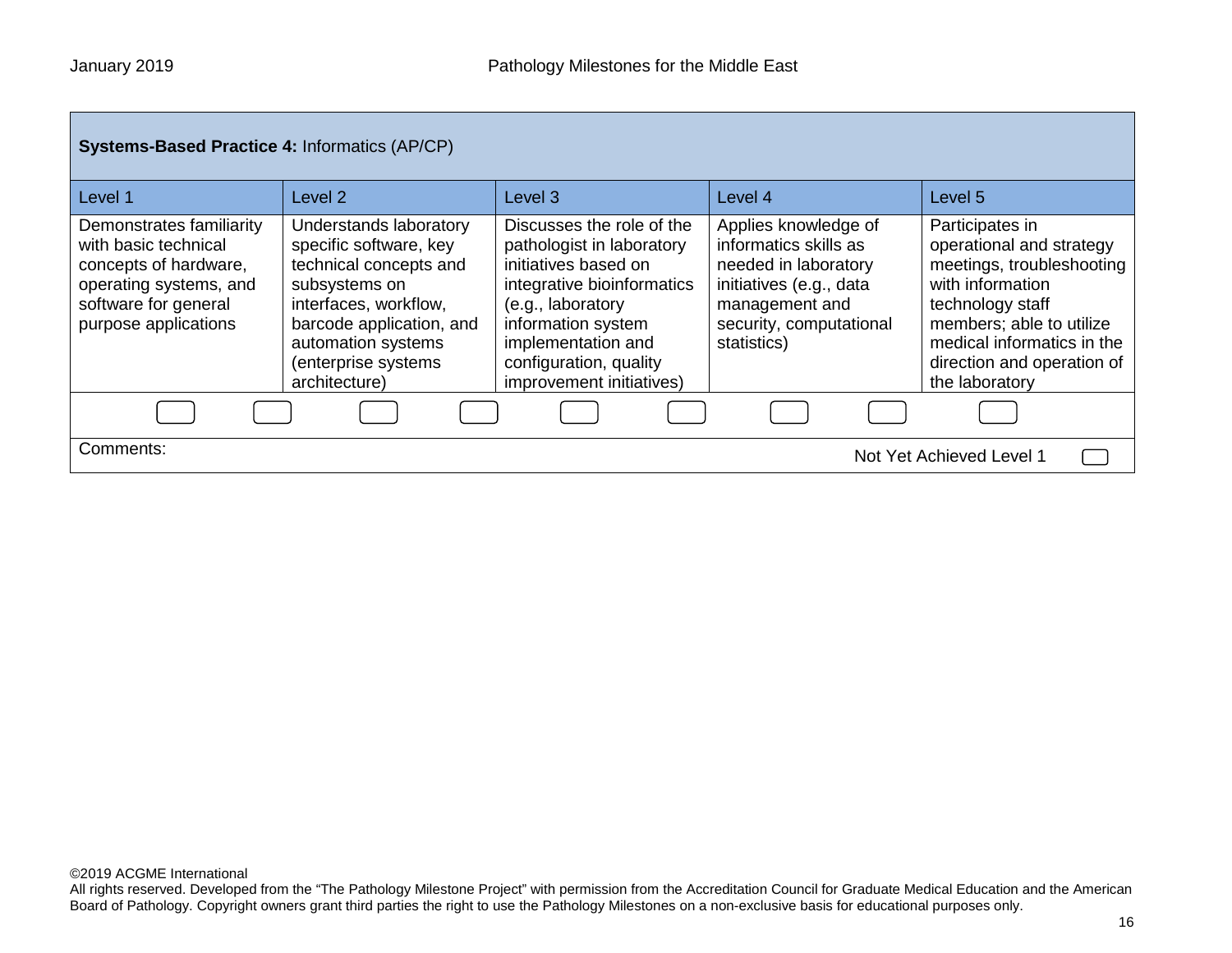| Systems-Based Practice 5: Accreditation, Compliance, and Quality (AP/CP) |                                                                                                                                                                                                                       |                                                                                                                                                                                          |                                                                                                                            |                                                                                |
|--------------------------------------------------------------------------|-----------------------------------------------------------------------------------------------------------------------------------------------------------------------------------------------------------------------|------------------------------------------------------------------------------------------------------------------------------------------------------------------------------------------|----------------------------------------------------------------------------------------------------------------------------|--------------------------------------------------------------------------------|
| Level 1                                                                  | Level <sub>2</sub>                                                                                                                                                                                                    | Level <sub>3</sub>                                                                                                                                                                       | Level 4                                                                                                                    | Level 5                                                                        |
| Demonstrates knowledge<br>that laboratories must be<br>accredited        | Demonstrates knowledge<br>of the components of<br>laboratory accreditation<br>and regulatory<br>compliance (Clinical<br>Laboratory Improvement<br>Amendments and<br>others), either through<br>training or experience | Identifies the differences<br>between accreditation<br>and regulatory<br>compliance; discusses<br>the process for achieving<br>accreditation and<br>maintaining regulatory<br>compliance | Participates in an internal<br>or external laboratory<br>inspection                                                        | Serves as a resource for<br>accreditation at the<br>regional or national level |
| Discusses the need for<br>quality control and<br>proficiency testing     | Interprets quality data<br>and charts and trends.<br>including proficiency<br>testing results, with<br>assistance                                                                                                     | Demonstrates knowledge<br>of the components of a<br>laboratory quality<br>management plan                                                                                                | Reviews the quality<br>management plan to<br>identify areas for<br>improvement                                             | Creates and follows a<br>comprehensive quality<br>management plan              |
|                                                                          |                                                                                                                                                                                                                       | Discusses implications of<br>proficiency testing<br>failures                                                                                                                             | Performs analysis and<br>review of proficiency<br>testing failures and<br>recommends a course of<br>action, with oversight | Formulates a response<br>for proficiency testing<br>failures                   |
|                                                                          |                                                                                                                                                                                                                       |                                                                                                                                                                                          |                                                                                                                            |                                                                                |
| Comments:<br>Not Yet Achieved Level 1                                    |                                                                                                                                                                                                                       |                                                                                                                                                                                          |                                                                                                                            |                                                                                |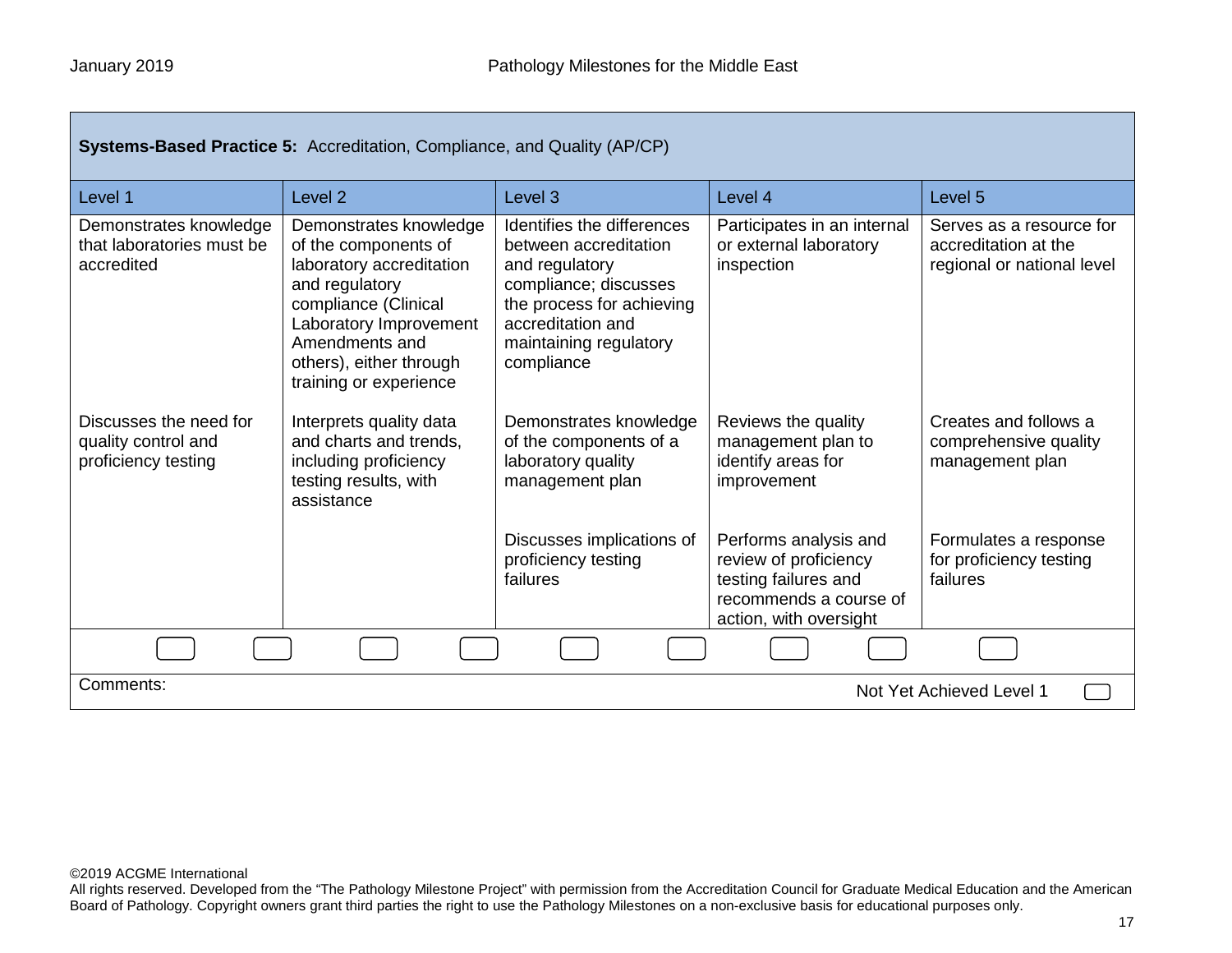| Practice-Based Learning and Improvement 1: Evidence-Based and Informed Practice (AP/CP)                                                                        |                                                                                                                             |                                                                                                                                     |                                                                                                                                                                     |                                                                                                                                                       |  |  |
|----------------------------------------------------------------------------------------------------------------------------------------------------------------|-----------------------------------------------------------------------------------------------------------------------------|-------------------------------------------------------------------------------------------------------------------------------------|---------------------------------------------------------------------------------------------------------------------------------------------------------------------|-------------------------------------------------------------------------------------------------------------------------------------------------------|--|--|
| Level 1                                                                                                                                                        | Level <sub>2</sub>                                                                                                          | Level <sub>3</sub>                                                                                                                  | Level 4                                                                                                                                                             | Level 5                                                                                                                                               |  |  |
| Demonstrates how to<br>access and use available<br>evidence, and<br>incorporate patient<br>preferences and values in<br>order to care for a routine<br>patient | Articulates clinical<br>questions and elicits<br>patient preferences and<br>values in order to guide<br>evidence-based care | Locates and applies<br>the best available<br>evidence, integrated<br>with patient<br>preference, to the care<br>of complex patients | Critically appraises and<br>applies evidence even in<br>the face of uncertainty<br>and conflicting evidence<br>to guide care, tailored to<br>the individual patient | Coaches others to<br>critically appraise and<br>apply evidence for<br>complex patients, and/or<br>participates in the<br>development of<br>guidelines |  |  |
|                                                                                                                                                                |                                                                                                                             |                                                                                                                                     |                                                                                                                                                                     |                                                                                                                                                       |  |  |
| Comments:                                                                                                                                                      | Not Yet Achieved Level 1                                                                                                    |                                                                                                                                     |                                                                                                                                                                     |                                                                                                                                                       |  |  |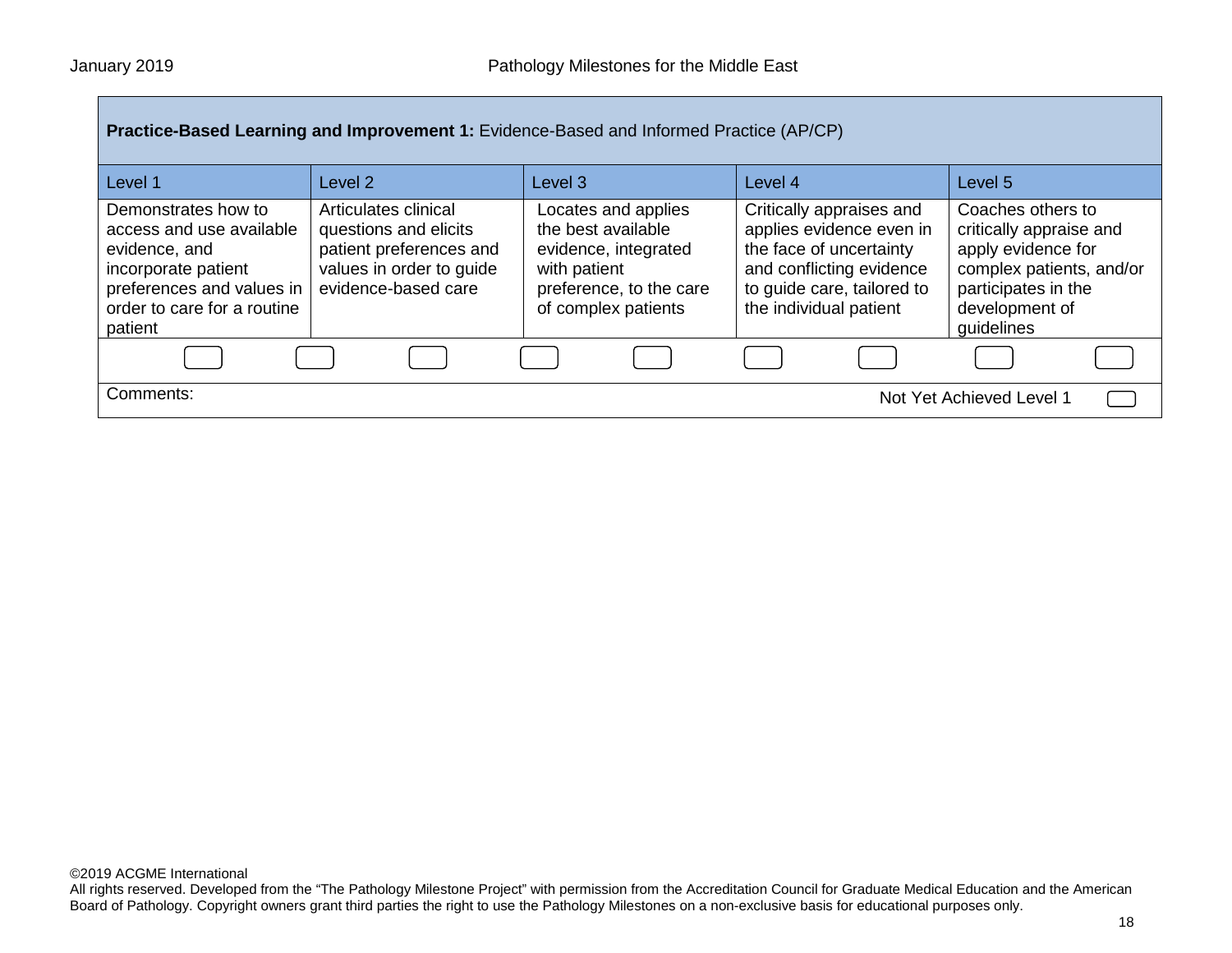| Practice-Based Learning and Improvement 2: Reflective Practice and Commitment to Personal Growth (AP/CP) |                                                                                                                        |                                                                                                                                            |                                                                                                                                      |                                                                                            |
|----------------------------------------------------------------------------------------------------------|------------------------------------------------------------------------------------------------------------------------|--------------------------------------------------------------------------------------------------------------------------------------------|--------------------------------------------------------------------------------------------------------------------------------------|--------------------------------------------------------------------------------------------|
| Level 1                                                                                                  | Level <sub>2</sub>                                                                                                     | Level 3                                                                                                                                    | Level 4                                                                                                                              | Level 5                                                                                    |
| Accepts responsibility for<br>personal and professional<br>development by<br>establishing goals          | Demonstrates openness<br>to performance data<br>(feedback and other<br>input) in order to inform<br>goals              | Seeks performance data<br>episodically, with<br>adaptability and humility                                                                  | Intentionally seeks<br>performance data<br>consistently, with<br>adaptability and humility                                           | Role models consistently<br>seeking performance<br>data, with adaptability<br>and humility |
| Identifies the factors that<br>contribute to gap(s)<br>between expectations<br>and actual performance    | Analyzes and reflects on<br>the factors that contribute<br>to gap(s) between<br>expectations and actual<br>performance | Analyzes, reflects on, and<br>institutes behavioral<br>change(s) to narrow the<br>gap(s) between<br>expectations and actual<br>performance | Challenges assumptions<br>and considers<br>alternatives in narrowing<br>the gap(s) between<br>expectations and actual<br>performance | Coaches others on<br>reflective practice                                                   |
| Actively seeks<br>opportunities to improve                                                               | Designs and implements<br>a learning plan, with<br>prompting                                                           | Independently creates<br>and implements a<br>learning plan                                                                                 | Uses performance data<br>to measure the<br>effectiveness of the<br>learning plan and, when<br>necessary, improves it                 | Facilitates the design and<br>implementation of<br>learning plans for others               |
|                                                                                                          |                                                                                                                        |                                                                                                                                            |                                                                                                                                      |                                                                                            |
| Comments:<br>Not Yet Achieved Level 1                                                                    |                                                                                                                        |                                                                                                                                            |                                                                                                                                      |                                                                                            |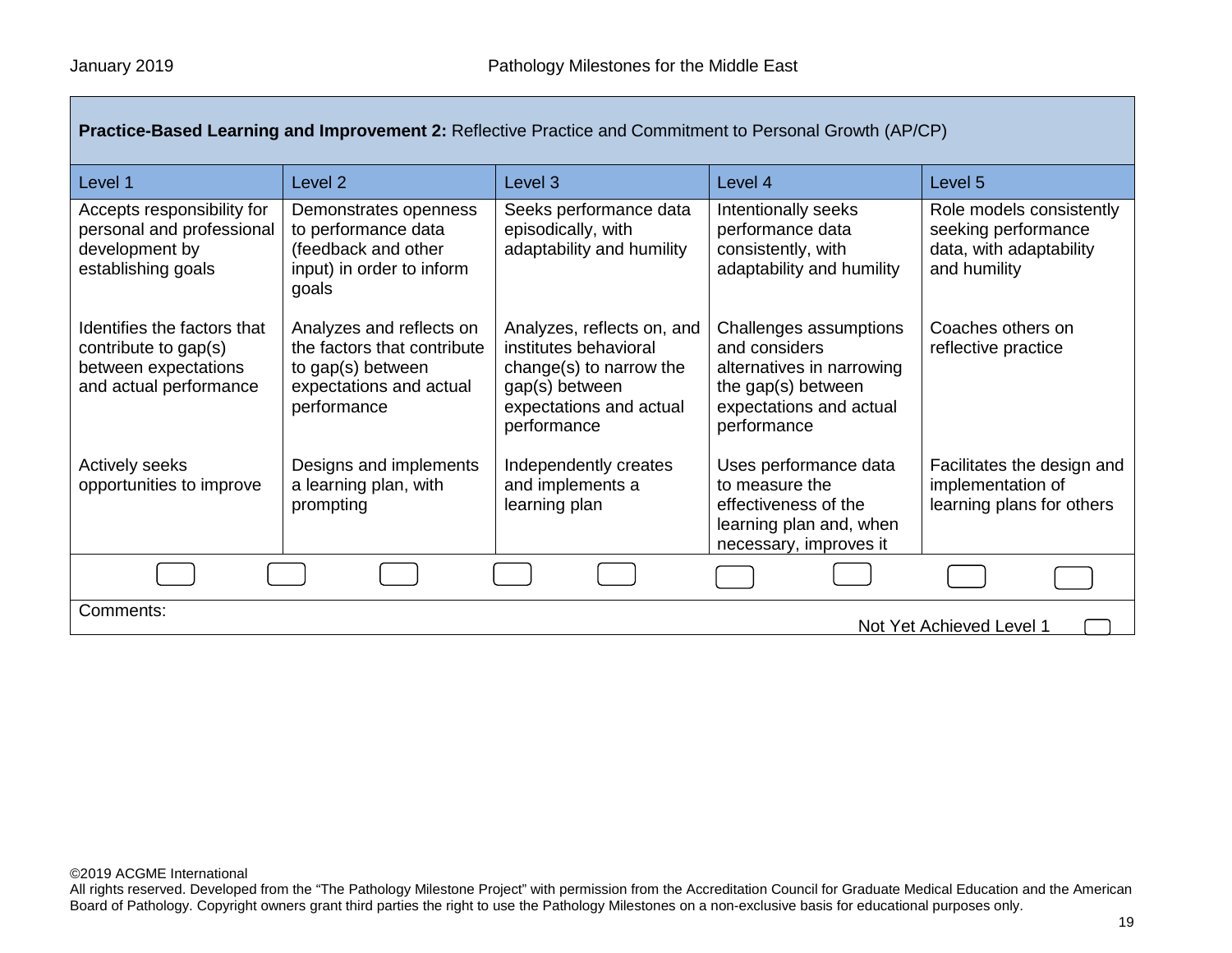| Professionalism 1: Professional Behavior and Ethical Principles (AP/CP)                                                                                                                                                                            |                                                                             |                                                                                            |                                                                                                                                                                                                                 |                                                                                                                                           |  |
|----------------------------------------------------------------------------------------------------------------------------------------------------------------------------------------------------------------------------------------------------|-----------------------------------------------------------------------------|--------------------------------------------------------------------------------------------|-----------------------------------------------------------------------------------------------------------------------------------------------------------------------------------------------------------------|-------------------------------------------------------------------------------------------------------------------------------------------|--|
| Level 1                                                                                                                                                                                                                                            | Level <sub>2</sub>                                                          | Level <sub>3</sub>                                                                         | Level 4                                                                                                                                                                                                         | Level 5                                                                                                                                   |  |
| Identifies and describes<br>potential triggers for<br>professionalism lapses                                                                                                                                                                       | Demonstrates insight into<br>professional behavior in<br>routine situations | Demonstrates<br>professional behavior in<br>complex or stressful<br>situations             | Recognizes situations<br>that may trigger<br>professionalism lapses<br>and intervenes to prevent<br>lapses in self and others                                                                                   | Coaches others when<br>their behavior fails to<br>meet professional<br>expectations                                                       |  |
| Describes when and<br>how to appropriately<br>report professionalism<br>lapses, including<br>strategies for addressing<br>common barriers                                                                                                          | Takes responsibility for<br>own professionalism<br>lapses                   | Analyzes complex<br>situations using ethical<br>principles                                 | Recognizes and utilizes<br>appropriate resources for<br>managing and resolving<br>ethical dilemmas as<br>needed (e.g., ethics<br>consultations, literature<br>review, risk<br>management/legal<br>consultation) | Identifies and seeks to<br>address system-level<br>factors that induce or<br>exacerbate ethical<br>problems or impede their<br>resolution |  |
| Demonstrates<br>knowledge of the ethical<br>principles underlying<br>informed consent,<br>surrogate decision<br>making, advance<br>directives,<br>confidentiality, error<br>disclosure, stewardship<br>of limited resources, and<br>related topics | Analyzes straightforward<br>situations using ethical<br>principles          | Recognizes need to seek<br>help in managing and<br>resolving complex ethical<br>situations |                                                                                                                                                                                                                 |                                                                                                                                           |  |
|                                                                                                                                                                                                                                                    |                                                                             |                                                                                            |                                                                                                                                                                                                                 |                                                                                                                                           |  |
| Comments:<br>Not Yet Achieved Level 1                                                                                                                                                                                                              |                                                                             |                                                                                            |                                                                                                                                                                                                                 |                                                                                                                                           |  |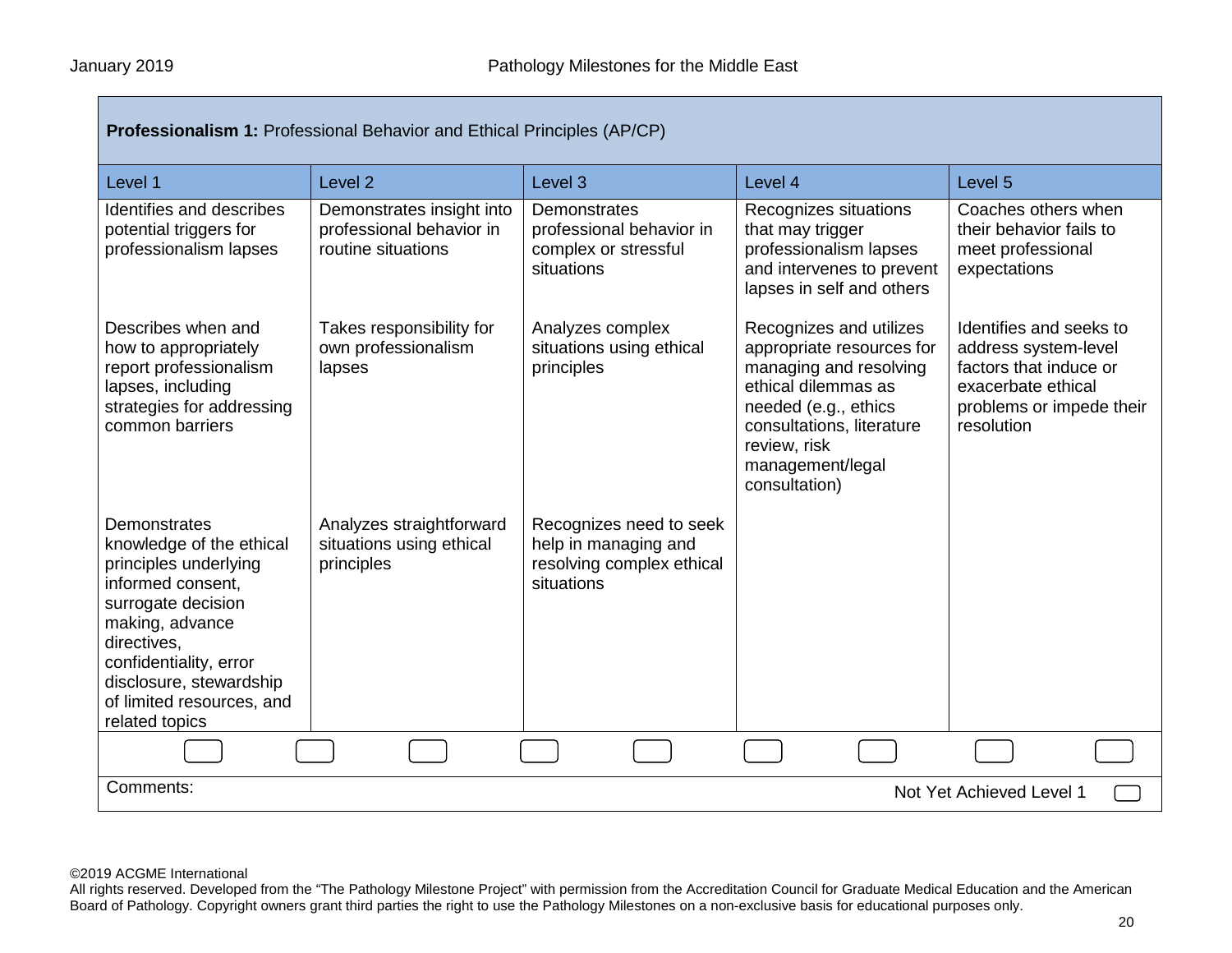| <b>Professionalism 2: Accountability/Conscientiousness (AP/CP)</b>                                                                                                                                                                                                                                                |                                                                                                                                                                                                                                               |                                                                                                                                                                                                                                                         |                                                                                                                                |                                       |  |
|-------------------------------------------------------------------------------------------------------------------------------------------------------------------------------------------------------------------------------------------------------------------------------------------------------------------|-----------------------------------------------------------------------------------------------------------------------------------------------------------------------------------------------------------------------------------------------|---------------------------------------------------------------------------------------------------------------------------------------------------------------------------------------------------------------------------------------------------------|--------------------------------------------------------------------------------------------------------------------------------|---------------------------------------|--|
| Level 1                                                                                                                                                                                                                                                                                                           | Level <sub>2</sub>                                                                                                                                                                                                                            | Level <sub>3</sub>                                                                                                                                                                                                                                      | Level 4                                                                                                                        | Level 5                               |  |
| Takes responsibility for<br>failure to complete tasks<br>and responsibilities,<br>identifies potential<br>contributing factors, and<br>describes strategies for<br>ensuring timely task<br>completion in the future<br>Responds promptly to<br>requests or reminders to<br>complete tasks and<br>responsibilities | Performs tasks and<br>responsibilities in a<br>timely manner with<br>appropriate attention<br>to detail in routine<br>situations<br>Recognizes situations<br>that may impact own<br>ability to complete<br>tasks and<br>responsibilities in a | Performs tasks and<br>responsibilities in a<br>timely manner with<br>appropriate attention<br>to detail in complex or<br>stressful situations<br>Proactively<br>implements strategies<br>to ensure that the<br>needs of patients,<br>teams, and systems | Recognizes situations<br>that may impact<br>others' ability to<br>complete tasks and<br>responsibilities in a<br>timely manner | Takes ownership of<br>system outcomes |  |
|                                                                                                                                                                                                                                                                                                                   | timely manner                                                                                                                                                                                                                                 | are met                                                                                                                                                                                                                                                 |                                                                                                                                |                                       |  |
|                                                                                                                                                                                                                                                                                                                   |                                                                                                                                                                                                                                               |                                                                                                                                                                                                                                                         |                                                                                                                                |                                       |  |
| Comments:<br>Not Yet Achieved Level 1                                                                                                                                                                                                                                                                             |                                                                                                                                                                                                                                               |                                                                                                                                                                                                                                                         |                                                                                                                                |                                       |  |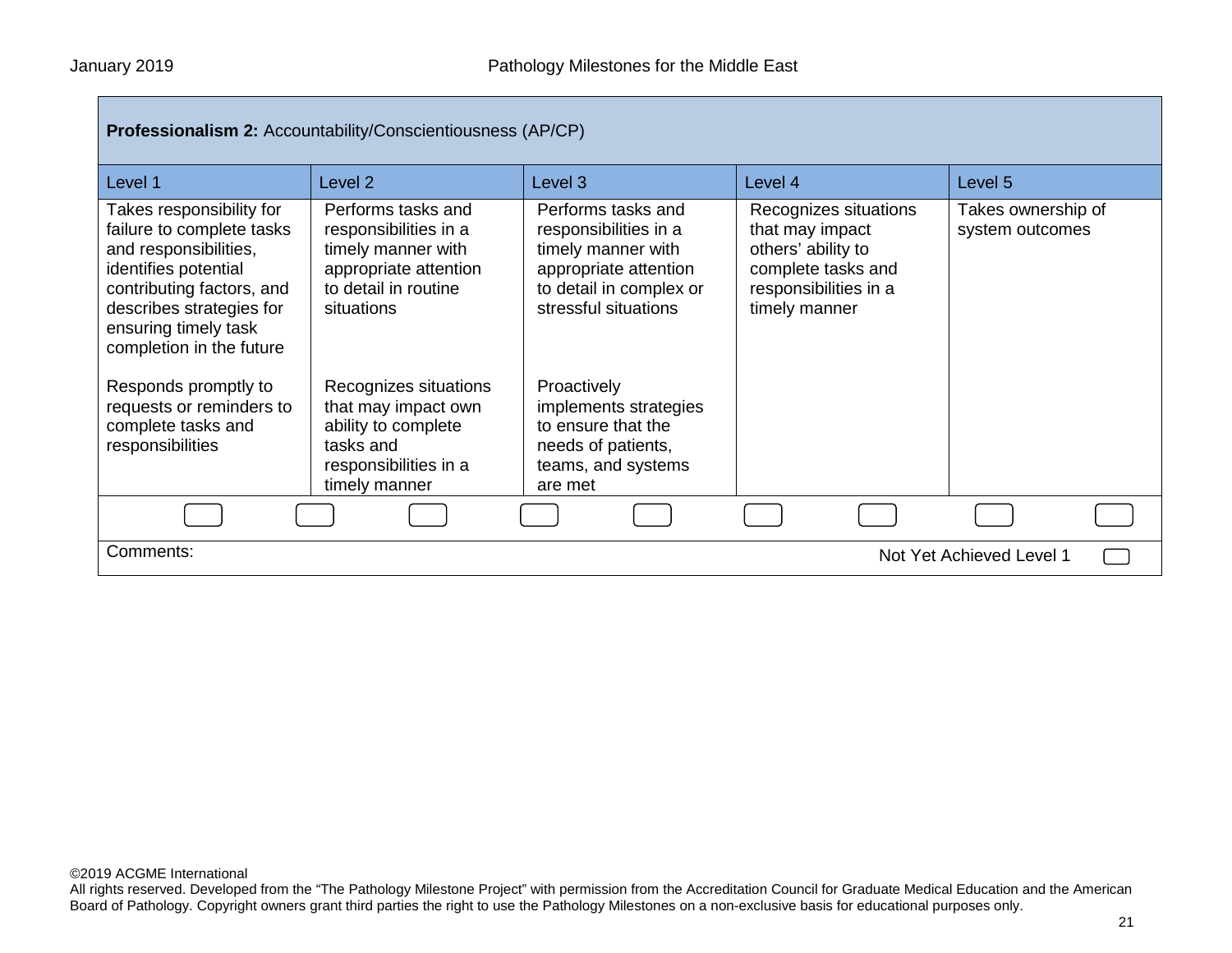| Professionalism 3: Self-Awareness and Help-Seeking (AP/CP)                          |                                                                                                  |                                                                                                                        |                                                                                                                  |                                                                                                                                 |  |
|-------------------------------------------------------------------------------------|--------------------------------------------------------------------------------------------------|------------------------------------------------------------------------------------------------------------------------|------------------------------------------------------------------------------------------------------------------|---------------------------------------------------------------------------------------------------------------------------------|--|
| Level 1                                                                             | Level <sub>2</sub>                                                                               | Level 3                                                                                                                | Level 4                                                                                                          | Level 5                                                                                                                         |  |
| Recognizes status of<br>personal and<br>professional well-being,<br>with assistance | Independently<br>recognizes status of<br>personal and<br>professional well-being                 | With assistance,<br>proposes a plan to<br>optimize personal and<br>professional well-being                             | Independently develops a<br>plan to optimize personal<br>and professional well-<br>being                         | Coaches others when<br>emotional responses or<br>limitations in<br>knowledge/skills do not<br>meet professional<br>expectations |  |
| Recognizes limits in the<br>knowledge/skills of self<br>or team, with<br>assistance | Independently<br>recognizes limits in the<br>knowledge/skills of self<br>or team<br>Demonstrates | With assistance,<br>proposes a plan to<br>remediate or improve<br>limits in the<br>knowledge/skills of self<br>or team | Independently develops a<br>plan to remediate or<br>improve limits in the<br>knowledge/skills of self or<br>team |                                                                                                                                 |  |
|                                                                                     | appropriate help-<br>seeking behaviors                                                           |                                                                                                                        |                                                                                                                  |                                                                                                                                 |  |
|                                                                                     |                                                                                                  |                                                                                                                        |                                                                                                                  |                                                                                                                                 |  |
| Comments:<br>Not Yet Achieved Level 1                                               |                                                                                                  |                                                                                                                        |                                                                                                                  |                                                                                                                                 |  |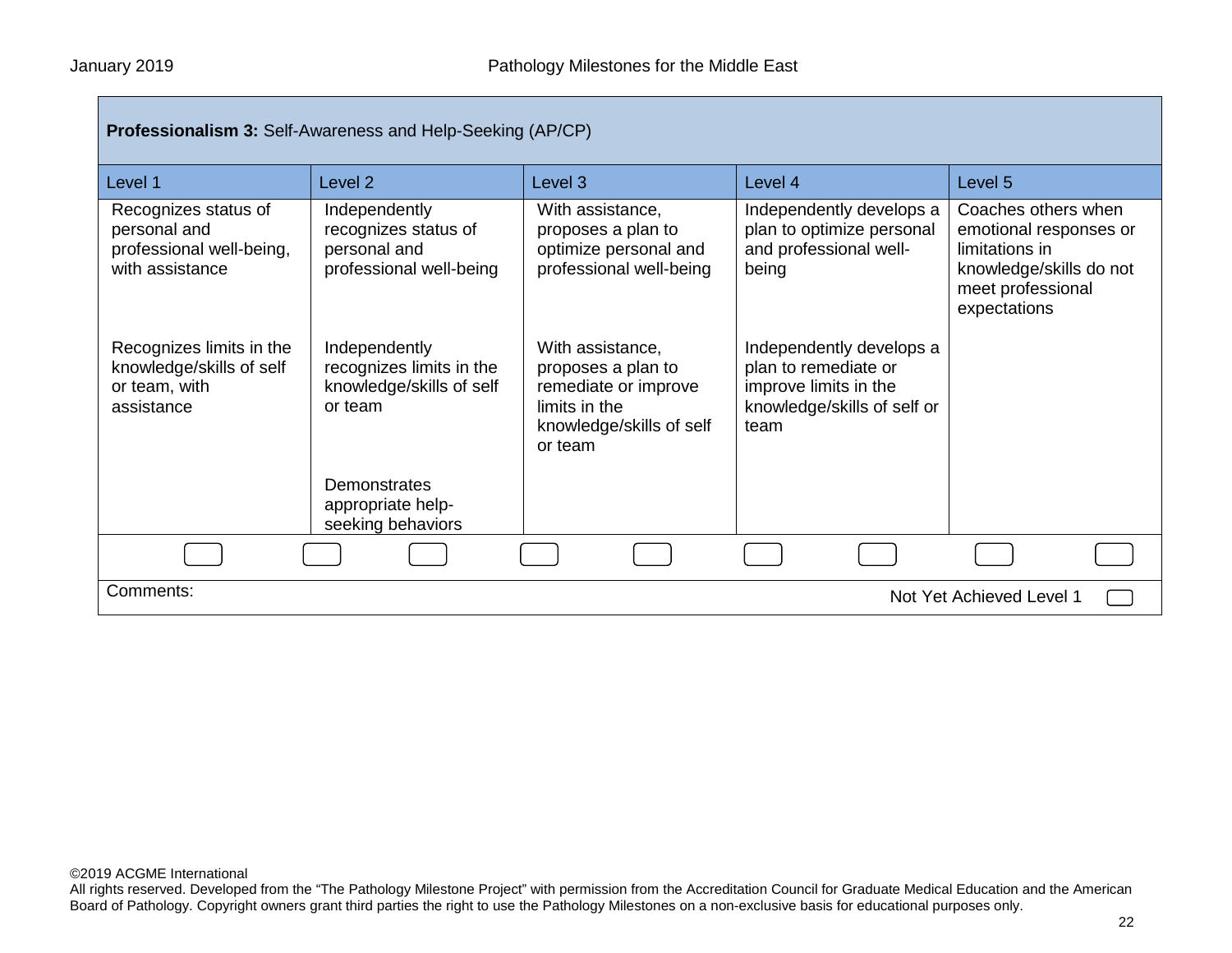| Interpersonal and Communication Skills 1: Patient- and Family-Centered Communication (AP/CP)                                                                                                     |                                                                                                                                                                                                                         |                                                                                                                                                                                                      |                                                                                                                                                                               |                                                                                                                                                |
|--------------------------------------------------------------------------------------------------------------------------------------------------------------------------------------------------|-------------------------------------------------------------------------------------------------------------------------------------------------------------------------------------------------------------------------|------------------------------------------------------------------------------------------------------------------------------------------------------------------------------------------------------|-------------------------------------------------------------------------------------------------------------------------------------------------------------------------------|------------------------------------------------------------------------------------------------------------------------------------------------|
| Level 1                                                                                                                                                                                          | Level <sub>2</sub>                                                                                                                                                                                                      | Level <sub>3</sub>                                                                                                                                                                                   | Level 4                                                                                                                                                                       | Level 5                                                                                                                                        |
| Uses language and non-<br>verbal behavior to<br>demonstrate respect and<br>establish rapport                                                                                                     | Establishes a therapeutic<br>relationship in<br>straightforward<br>encounters using active<br>listening and clear<br>language                                                                                           | Establishes a therapeutic<br>relationship in<br>challenging patient<br>encounters                                                                                                                    | Easily establishes<br>therapeutic relationships,<br>with attention to<br>patient/family concerns<br>and context, regardless<br>of complexity                                  | Mentors others in<br>situational awareness<br>and critical self-reflection<br>to consistently develop<br>positive therapeutic<br>relationships |
| Identifies common<br>barriers to effective<br>communication (e.g.,<br>language, disability) while<br>accurately<br>communicating own role<br>within the health care<br>system                    | Identifies complex<br>barriers to effective<br>communication (e.g.,<br>health literacy, cultural)                                                                                                                       | When prompted, reflects<br>on personal biases while<br>attempting to minimize<br>communication barriers                                                                                              | Independently recognizes<br>personal biases while<br>attempting to proactively<br>minimize communication<br>barriers                                                          | Role models self-<br>awareness practice while<br>identifying teaching a<br>contextual approach to<br>minimize communication<br><b>barriers</b> |
| Identifies the need to<br>adjust communication<br>strategies based on<br>assessment of<br>patient/family<br>expectations and<br>understanding of their<br>health status and<br>treatment options | Organizes and initiates<br>communication with<br>patients/families by<br>introducing stakeholders,<br>setting the agenda,<br>clarifying expectations,<br>and verifying an<br>understanding of the<br>clinical situation | With guidance,<br>sensitively and<br>compassionately delivers<br>medical information;<br>elicits patient/family<br>values, goals and<br>preferences; and<br>acknowledges<br>uncertainty and conflict | Independently uses<br>shared decision making<br>to align patient/family<br>values, goals, and<br>preferences with<br>treatment options to<br>make a personalized care<br>plan | Role models shared<br>decision making in<br>patient/family<br>communication in<br>situations with a high<br>degree of<br>uncertainty/conflict  |
|                                                                                                                                                                                                  |                                                                                                                                                                                                                         |                                                                                                                                                                                                      |                                                                                                                                                                               |                                                                                                                                                |
| Comments:<br>Not Yet Achieved Level 1                                                                                                                                                            |                                                                                                                                                                                                                         |                                                                                                                                                                                                      |                                                                                                                                                                               |                                                                                                                                                |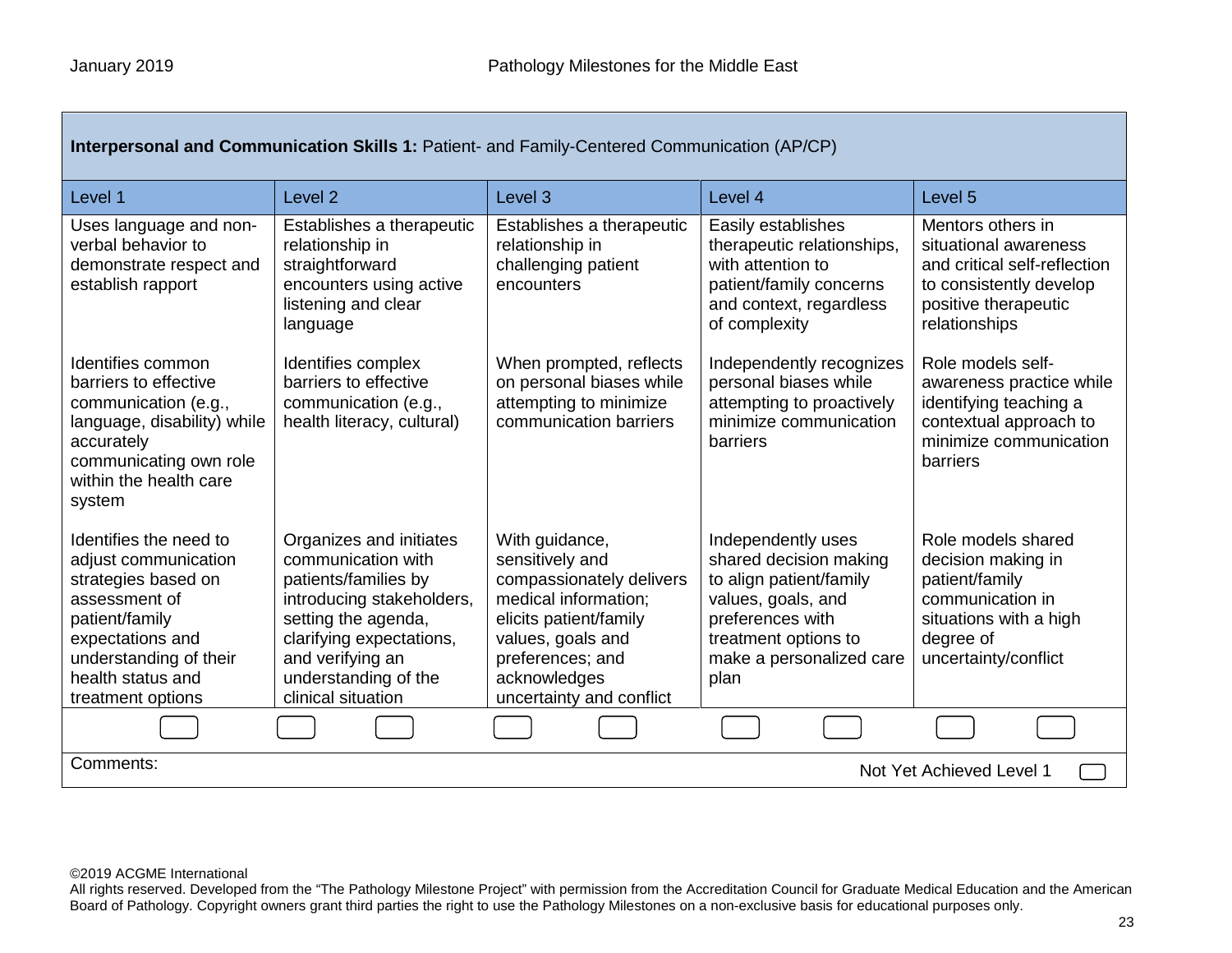| Interpersonal and Communication Skills 2: Interprofessional and Team Communication (AP/CP) |                                                                                 |                                                                              |                                                                                                                 |                                                                                                                                                 |
|--------------------------------------------------------------------------------------------|---------------------------------------------------------------------------------|------------------------------------------------------------------------------|-----------------------------------------------------------------------------------------------------------------|-------------------------------------------------------------------------------------------------------------------------------------------------|
| Level 1                                                                                    | Level <sub>2</sub>                                                              | Level 3                                                                      | Level 4                                                                                                         | Level 5                                                                                                                                         |
| Respectfully requests a<br>consultation                                                    | Clearly and concisely<br>requests a consultation                                | Checks own<br>understanding of<br>consultant<br>recommendations              | Coordinates<br>recommendations from<br>different members of the<br>health care team to<br>optimize patient care | Role models flexible<br>communication strategies<br>that value input from all<br>health care team<br>members, resolving<br>conflict when needed |
| Respectfully receives a<br>consultation request                                            | Clearly and concisely<br>responds to a<br>consultation request                  | Checks understanding<br>of recommendations<br>when providing<br>consultation | Communicates feedback<br>and constructive criticism<br>to superiors                                             | Facilitates regular health<br>care team-based<br>feedback in complex<br>situations                                                              |
| Uses language that<br>values all members of<br>the health care team                        | Communicates<br>information effectively<br>with all health care team<br>members | Uses active listening to<br>adapt communication<br>style to fit team needs   |                                                                                                                 |                                                                                                                                                 |
|                                                                                            | Solicits feedback on<br>performance as a<br>member of the health<br>care team   | Communicates concerns<br>and provides feedback<br>to peers and learners      |                                                                                                                 |                                                                                                                                                 |
|                                                                                            |                                                                                 |                                                                              |                                                                                                                 |                                                                                                                                                 |
| Comments:<br>Not Yet Achieved Level 1                                                      |                                                                                 |                                                                              |                                                                                                                 |                                                                                                                                                 |